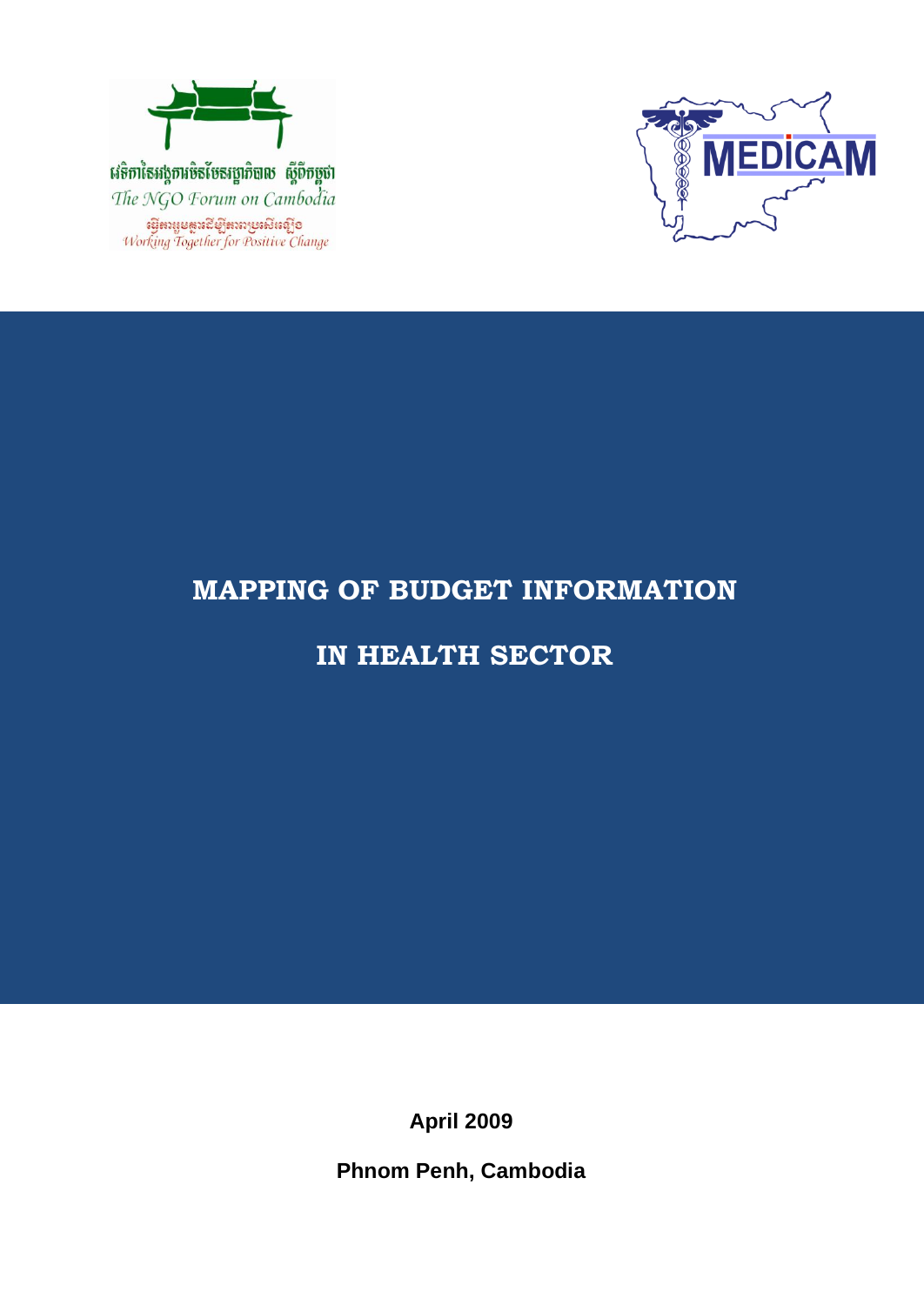## **Mapping of Budget Information in Health Sector**

This study was commissioned to **Mr. PAK KIMCHOEUN**, by the National Budget Project of the NGO Forum on Cambodia, in cooperation with MEDiCAM, as part of the project's effort to promote budget transparency.

## **DISCLAIMER:**

The views expressed in this report are solely those of the author and do not necessarily represent the views of The NGO Forum on Cambodia and MEDiCAM. While the content of this report may be quoted and reproduced, acknowledgement of the report's author would be appreciated.

**© The NGO Forum on Cambodia – April 2009**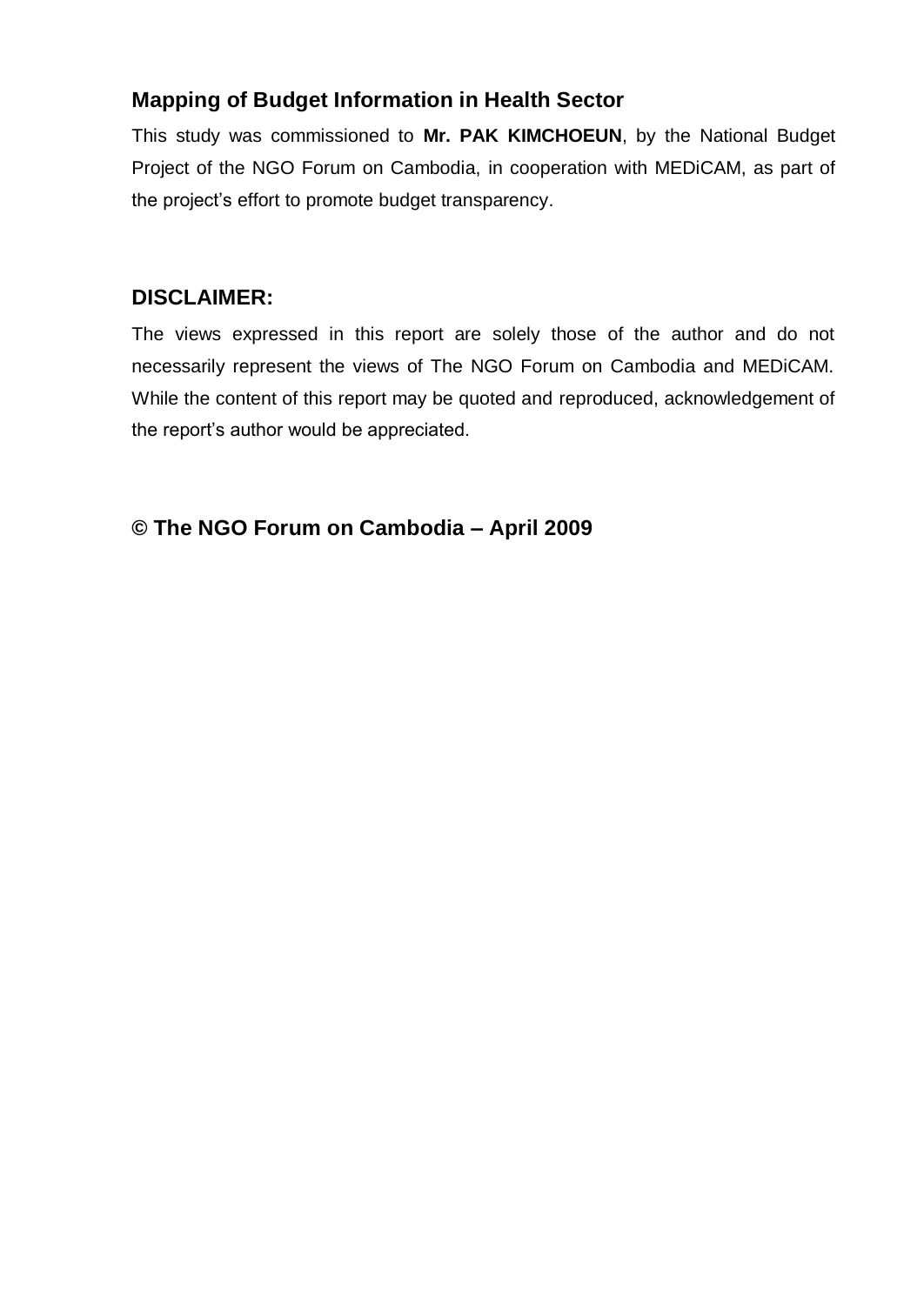## **Table of Contents**

| 7. Budget information availability in health: Expected changes in the short and medium term17 |
|-----------------------------------------------------------------------------------------------|
|                                                                                               |
|                                                                                               |
|                                                                                               |
|                                                                                               |
|                                                                                               |
|                                                                                               |
| Annex 1: Flow of information and documents produced by different levels and institutions 23   |
|                                                                                               |
|                                                                                               |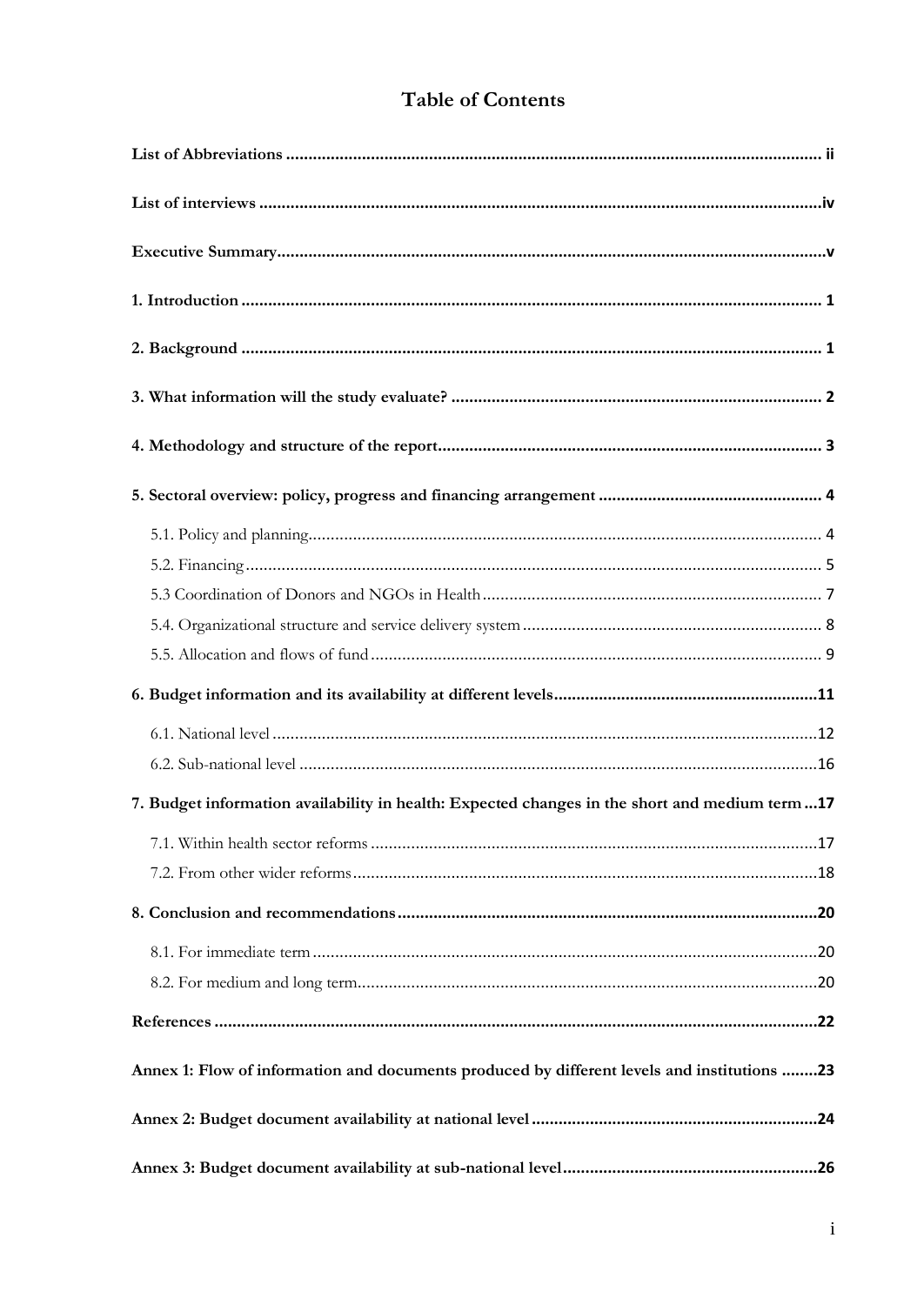### <span id="page-3-0"></span>**List of Abbreviations**

| 3YRP         | Three year rolling plan                                |
|--------------|--------------------------------------------------------|
| AOP          | Annual Operating Plan                                  |
| AusAID       | Australian Agency for International Development        |
| <b>CDC</b>   | The Council for the Development of Cambodia            |
| <b>CDCF</b>  | Cambodia Development Cooperation Forum                 |
| <b>CMS</b>   | <b>Central Medical Stores</b>                          |
| <b>COA</b>   | Chart of Accounts                                      |
| <b>CPA</b>   | Complementary Packages of Activities                   |
| CSOs         | Civil Society Organizations                            |
| D&D          | Decentralization and de-concentration                  |
| <b>DFID</b>  | Department for International Development               |
| <b>DIC</b>   | Department of Investment and Cooperation (of MEF)      |
| DIP          | Development Issue Program                              |
| DOF          | Department of Finance (of MOH)                         |
| <b>DPHI</b>  | Department of Planning and Health Information (of MOH) |
| DPs          | Development Partners                                   |
| <b>FMIS</b>  | Financial Management Information System                |
| H&A          | Harmonization and Alignment                            |
| HC           | <b>Health Centres</b>                                  |
| <b>HCP</b>   | Health Coverage Plan                                   |
| HEF          | Health Equity Fund                                     |
| <b>HIS</b>   | Health Information System                              |
| <b>HISSP</b> | Health Information Strategic Plan                      |
| <b>HSP</b>   | Health Sector Strategic Plan                           |
| <b>HSSC</b>  | Health Sector Steering Committee                       |
| <b>HSSP</b>  | Health Sector Support Program                          |
| IMF          | International Monetary Fund                            |
| JAPR         | Joint Annual Performance Review                        |
| JTWG-H       | Joint Technical Working Group on Health                |
| MEF          | Ministry of Economy and Finance                        |
| <b>MOH</b>   | Ministry of Health                                     |
| MOH-DIC      | Department of International Cooperation of MOH         |
| MOI          | Ministry of Interior                                   |
| MOP          | Ministry of Planning                                   |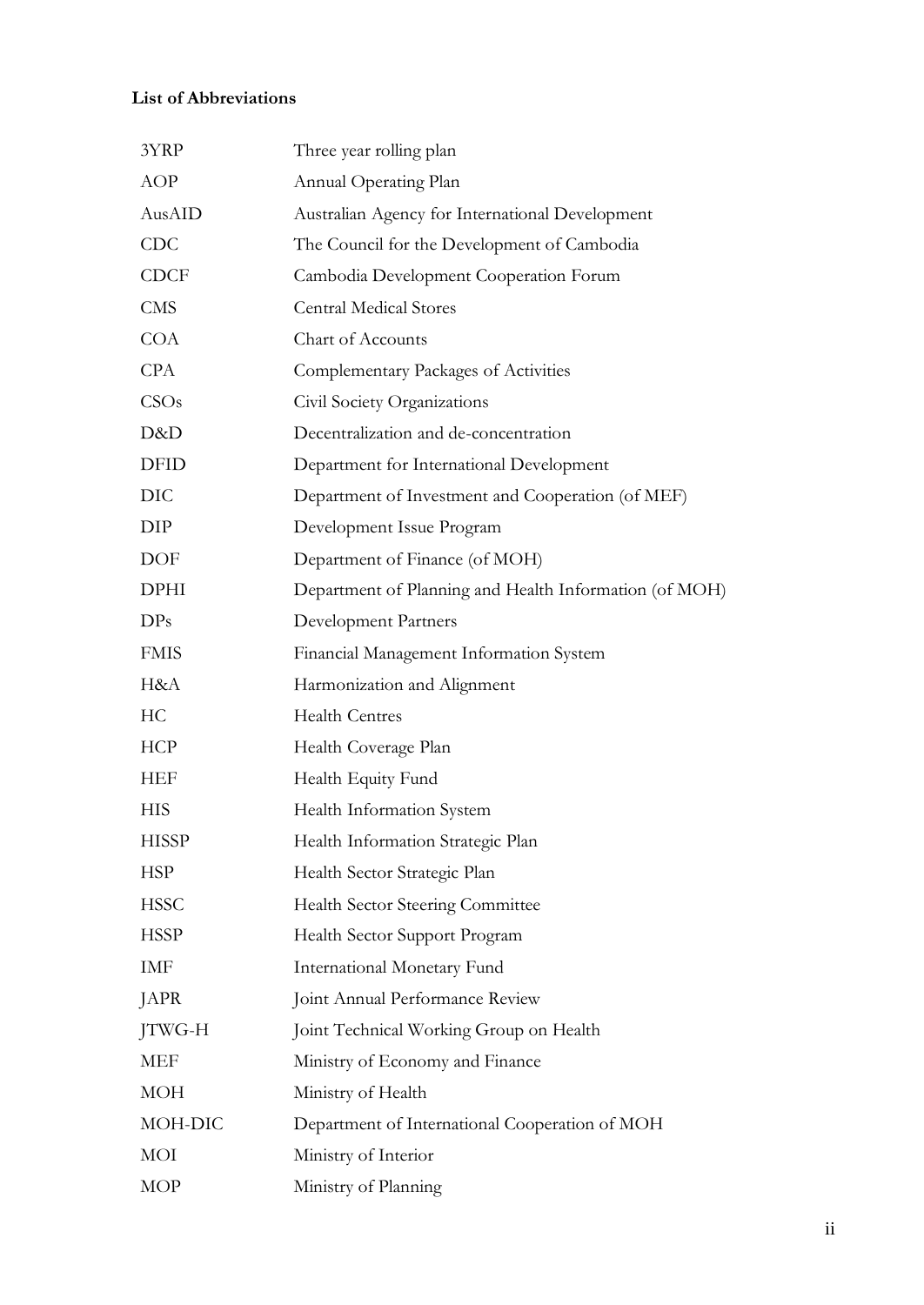| <b>MPA</b>   | Minimum Packages of Activities                     |
|--------------|----------------------------------------------------|
| <b>MTEF</b>  | Medium Term Expenditure Framework                  |
| <b>NA</b>    | National Assembly                                  |
| NGOs         | Non-Governmental Organizations                     |
| <b>NIS</b>   | National Institute for Statistics                  |
| <b>NSDP</b>  | National Strategic Development Plan                |
| OD           | <b>Operating Districts</b>                         |
| PBB          | Program-based budgeting                            |
| <b>PFMRP</b> | Public Finance Management Reform Program           |
| PHD          | Provincial Health Department                       |
| PIP          | Public Investment Program                          |
| Pro-JTWG-H   | Provincial Joint Technical Working Group on Health |
| R&D          | Research and development                           |
| <b>RGC</b>   | Royal Government of Cambodia                       |
| <b>RH</b>    | Referral Hospitals                                 |
| SOA          | Special Operating Agencies                         |
| SWAp         | Sector Wide Approach                               |
| <b>SWiM</b>  | Sector Wide Management                             |
| TB           | Tuberculosis                                       |
| <b>TOFE</b>  | Tableau des Operations Financieres de l'Etat       |
| <b>USAID</b> | U.S. Agency for International Development          |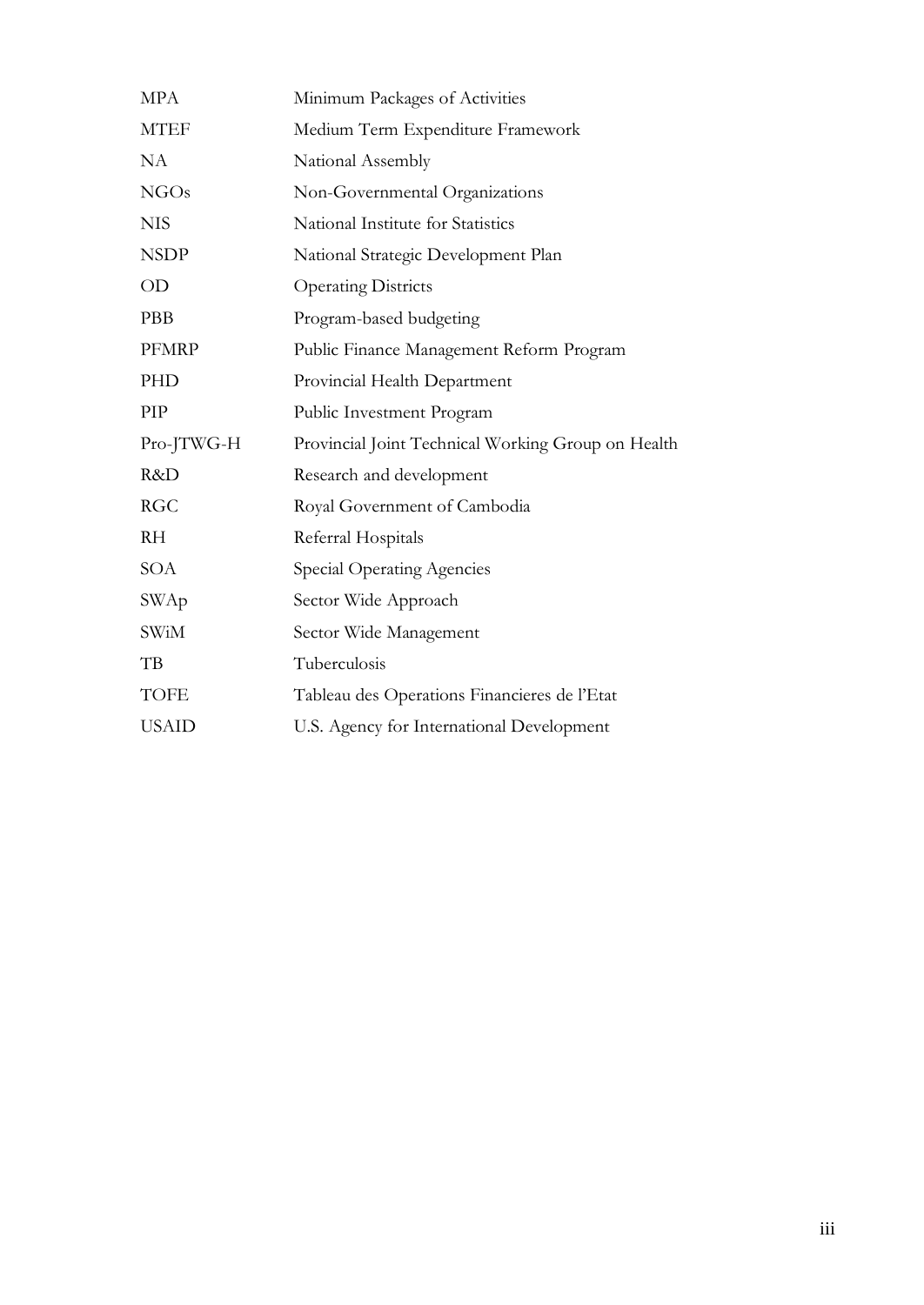### <span id="page-5-0"></span>**List of interviews**

| <b>Institutions</b>                      | Date of meeting                      |
|------------------------------------------|--------------------------------------|
| $MEF - Treasury$                         | December 08, 2008                    |
| MEF - Budget Department                  | January 27, 2009                     |
| MEF – Dept of Investment and Cooperation | February 03, 3009                    |
| $MOH-DPHI$                               | November 12, 2008; December 18, 2008 |
| $MOH - DOF$                              | November 12, 2008; December 18, 2008 |
| $MOH-DIC$                                | December 18, 2008                    |
| $MOH - PHD/OD$                           | December 26, 2009; February 20, 2009 |
| $MOH-HC/RH$                              | December 26, 2009; February 20, 2009 |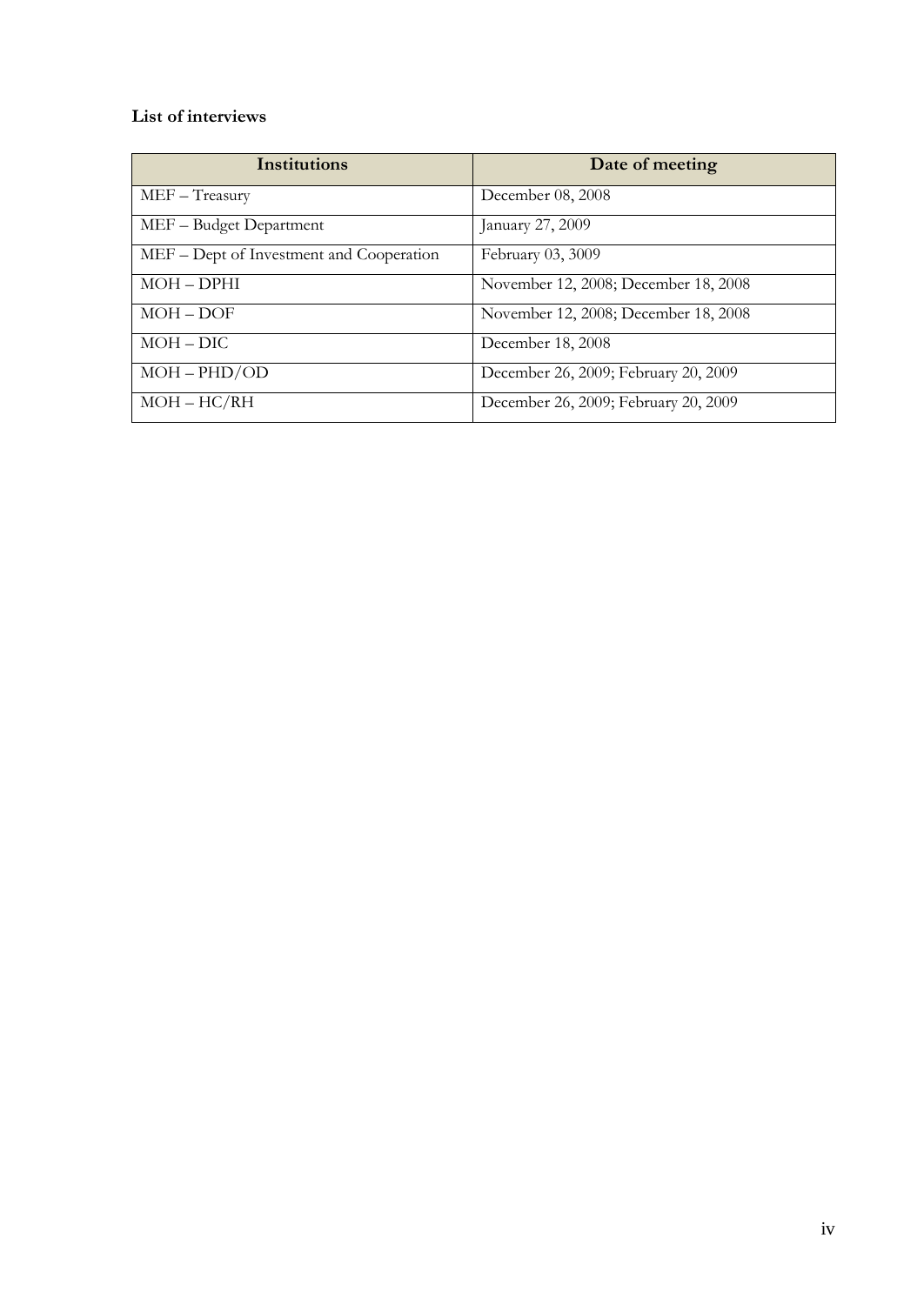#### **Executive Summary**

<span id="page-6-0"></span>This budget mapping exercise was conducted in the period from December 2008 to February 2009. It seeks to provide a comprehensive overview of publicly available documents which will be helpful for NGOs to better understand planning and budgeting process in health sector. That understanding is expected to enable the NGOs to make sure that their programs are complementary to the efforts of the Royal Government of Cambodia.

The study evaluates (i) budget information or documents that are available through well defined procedures that ensure simultaneous release of public documents to all interested parties, as well as (ii) those that are available only with request and approval from appropriate authority.

It found that some types of budget information are readily available, and some can be made available only with approval from the higher level, namely, Ministry of Economy and Finance (MEF) and Ministry of Health (MoH) and/or through the Joint Technical Working Group (JTWG). It found further that to be able to properly and regularly track and use budget information in health sector, NGOs need to also understand its service delivery and financing arrangement.

First is to understand the sector's policy, planning and evaluation process. A number of key documents are relevant for this task, including: the Millennium Development Goals, the National Strategic Development Plan (NSDP), Public Investment Program (PIP), the more detailed Health Sector Strategic Plan (HSP) 1 and 2, the 3 Year Rolling Plan (3YRP) and the Annual Operational Plan (AOP), Annual Health Statistics and Joint Health Review.

The financing arrangement and the link between policy/planning and the budget is another important aspect to be comprehended. Budget in health is divided between recurrent and capital spending and currently, the national budget and donor/NGOs support are the sources of funding for both types of spending, including that of the Central Medical Store (CMS) whose responsibility is to procure and distribute drugs to national hospitals and other frontline service providers at the sub-national level.

The 2008 Public Finance Law (Article 84) provides that "… *all accounting and financial reports must be transparent and publicly disclosed.*" In practice, however, a number of accessibility constraints are identified. For the national budget, the challenge comes from the centralization of budget information at the MEF and MoH. The fragmentation between the recurrent (which is managed under the Budget Department of the MEF) and the capital spending (which is under the Department of Investment and Cooperation (DIC) poses as another challenge.

Fragmentation is even more challenging to the collection and analyzing information about donors/ NGO support to the sector. These development partners work in various aspects of health service delivery, ranging from providing drugs, health equity fund (HEF), and other operational aspects of frontline service providers. Trying to mobilize information about these supports, various attempts have been made, including the efforts to update the CDC database, MEDiCAM database, and the information system initiated and being strengthened by the MOH"s Department of International Cooperation (MOH-DIC).

Despite these efforts, bringing all information into one place is still a problem. The MoH and development partners have been taking several initiatives to address such a challenge, including: the use of the AOP which is jointly prepared and evaluated by the MOH and development partners. This document is very detailed and made publicly available; the establishment of the JTWG in health to enhance better access to budget information of the sector. Other initiatives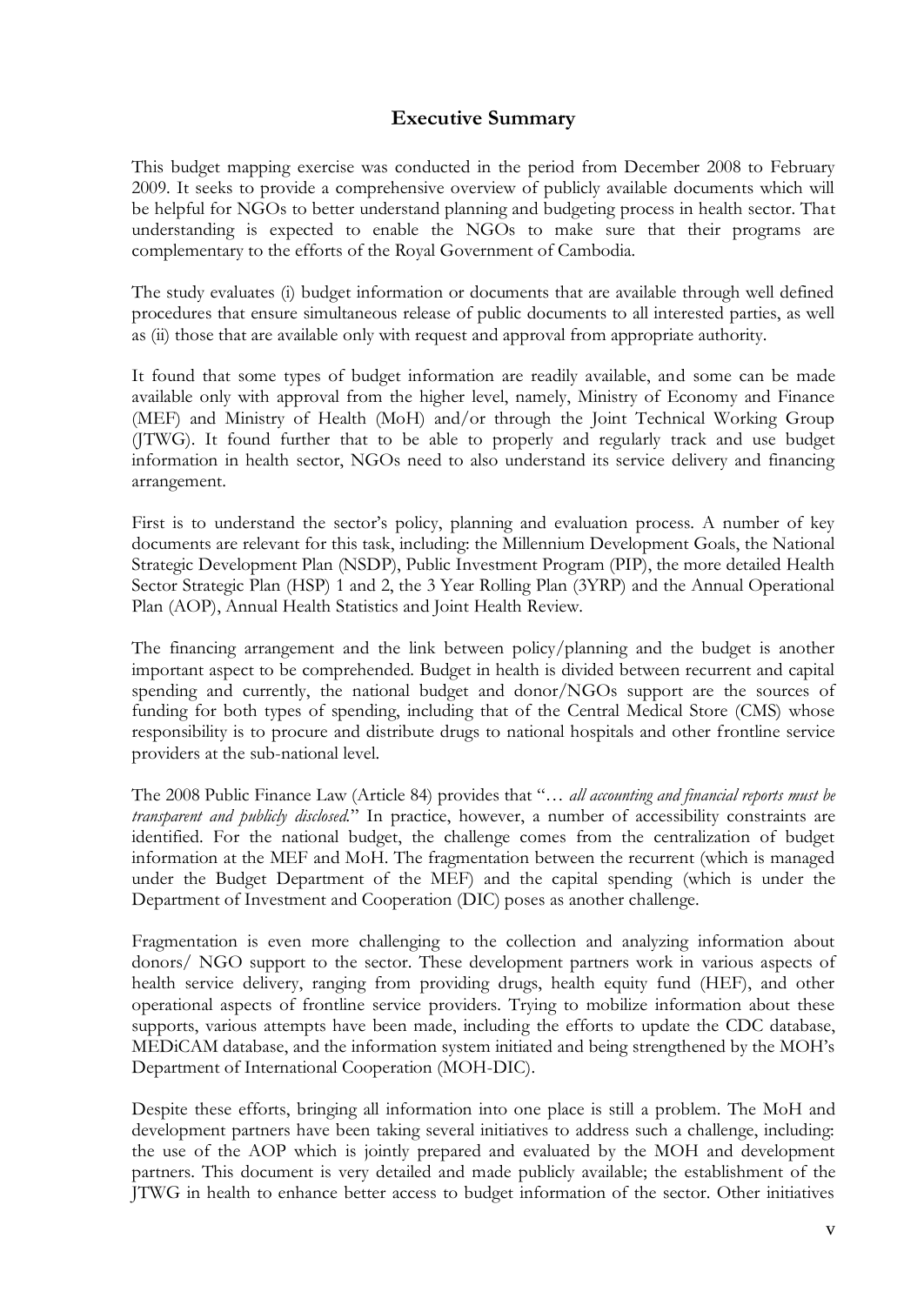including the strengthening of the AOP and 3YRP mechanism, the Program-Based Budgeting (PBB), Special Operation Agency (SOA) and Health Information System (HIS).

At the sub-national level, the Provincial Health Department (PHD) is responsible for consolidating the AOPs sent from referral hospitals (RHs), health centre (HCs), and operating districts (ODs) and sending it to the MoH. The provincial consolidated AOP is prepared jointly by relevant health agencies and development partners. At that level, a Provincial JTWG (Pro-JTWG) mechanism is also established and convenes on monthly and quarterly basis. Through the Pro-JTWG, relevant budget information can be requested and scrutinized. The RH, HC and OD level also keep certain types of health statistics and budget information. However, those pieces of information can be made available only with approval from appropriate agencies, or through the Pro-JTWG.

To keep track of budget information in health sector, it is important to understand and get updates on the above initiatives that happened in the health sector. But that is not enough. Attention should also be made to other cross-cutting reforms, especially the Public Finance Management Reform Program (PFMRP) and the Decentralization and De-concentration (D&D). Under the PFMRP, the introduction of the New Chart of Account (COA), the improvement in the comprehensiveness and coverage of the National Budget, and the more complete aid database are particularly relevant to making health budget information more accessible.

The progressing D&D reform, in addition, is introducing a deep but gradual reform in the way public services and resources are provided and allocated. With a more functioning and responsive sub-national administration (SNAs) in place, NGOs and the public will find it easier dealing with each SNA council when requesting for information. Certainly, this will be much more convenient than having to put a formal request through the central ministry hierarchy. Of similar effect, responsive SNA councils will also help ensure better monitoring of NGO and donor project activities, one consequence of which is better information sharing on budgetary issues.

Lastly, ensuring and promoting access to budget information in health is not a task that can be accomplished by working in that sector alone, nor can it rely on a one-time action. Instead, it requires a mechanism that allows regular interaction among key stakeholders and well updated information about the progress of relevant reforms. That said, however, one does not need to "re-invent the wheel". Strengthening what is already in place (such as existing JTWG and various financial and aid monitoring databases) should be a more preferred option than creating new ones.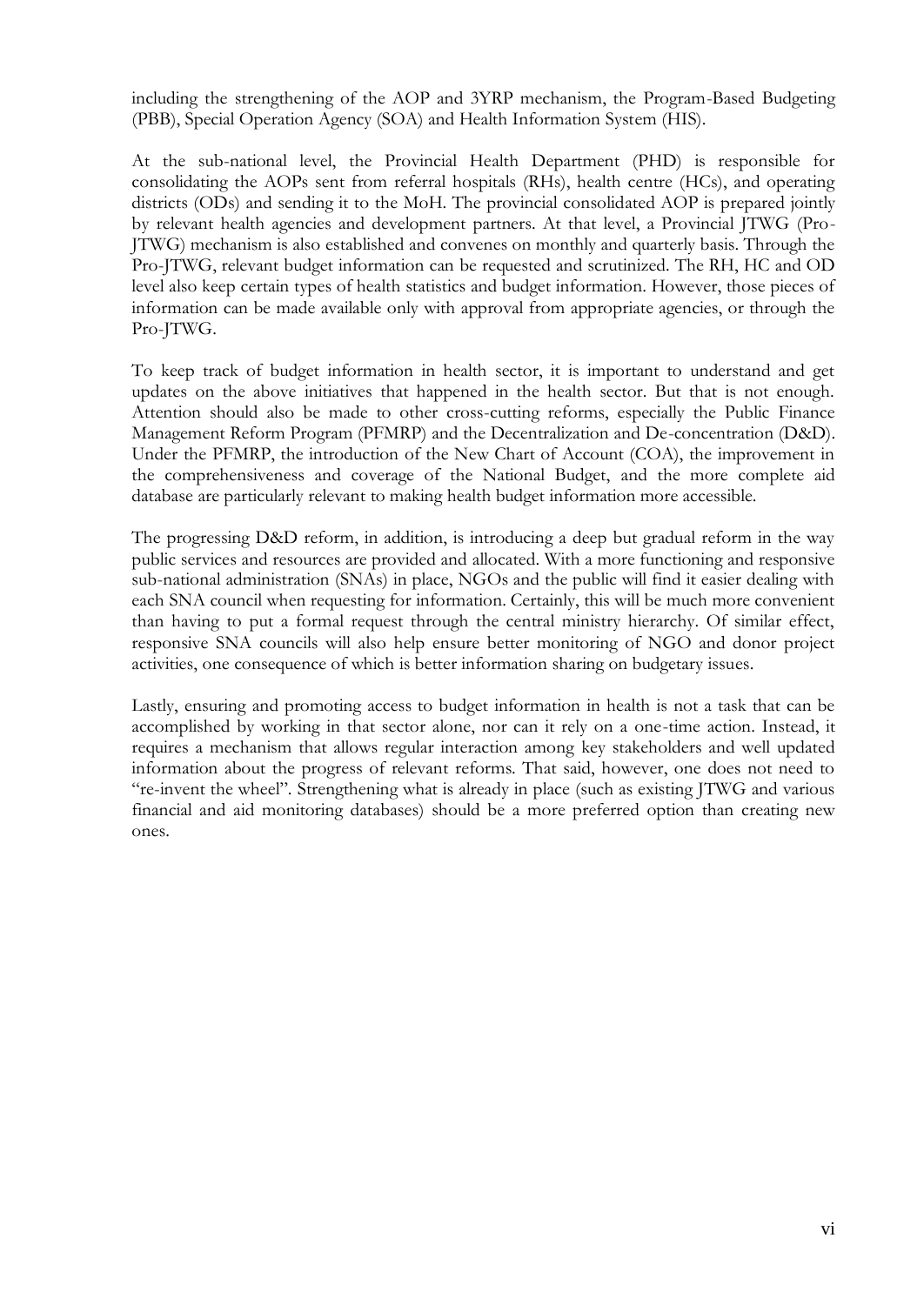|  | Budget information availability for health sector in Cambodia |
|--|---------------------------------------------------------------|
|  |                                                               |

| Institutions            | Documents                                                                                    | Frequency                    | Availability* |
|-------------------------|----------------------------------------------------------------------------------------------|------------------------------|---------------|
| <b>RGC</b>              | National Budget Law                                                                          | Annual                       | PA            |
|                         | <b>Budget Execution</b>                                                                      | Annual                       | PA            |
| <b>MEF</b>              | National Budget (four volumes)                                                               | Annual                       | PA            |
|                         | <b>State Budget Implementation</b>                                                           | Monthly/Annual               | PA            |
| MoP                     | National Strategic Development<br>Plan (NSDP)                                                | Every five years             | PA            |
|                         | Public Investment Program<br>(PIP)                                                           | Annual                       | PA            |
| CDC                     | ODA database                                                                                 | Continuously updated         | PA            |
|                         |                                                                                              |                              |               |
| $MOH -$                 | <b>Annual Health Statistics</b>                                                              | Annual                       | PA            |
| Planning Dept           | AOP and 3 YRP                                                                                | Annual                       | PA            |
|                         | Joint Health Review                                                                          | Annual                       | PA            |
| $MOH-$                  | Annual Budget Plan                                                                           | Annual                       |               |
| Finance Dept            | Report on spending                                                                           | Monthly/Quarterly/<br>Annual | <b>JTWG</b>   |
| $MOH - CMS$             | Drugs and consumables report                                                                 | Quarterly/Annual             |               |
| MOH - DIC               | Database on external assistance<br>to health sector                                          | Continuously updated         |               |
|                         |                                                                                              |                              |               |
| PHD & OD                | Health Information System<br>(HIS)                                                           | Continuously updated         |               |
|                         | AOP and 3 YRP                                                                                | Annual                       |               |
|                         | <b>Budget Plan</b>                                                                           | Annual                       |               |
|                         | Status of monthly and annual<br>spending and revenues                                        | Monthly/Annual               |               |
|                         | Report on Health Equity Fund<br>(HEF)                                                        | Quarterly                    | Pro-JTWG      |
|                         | Drugs and consumables report                                                                 | Quarterly/ Annual            |               |
|                         | Report on Pro-JTWG                                                                           | Monthly/ Quarterly           |               |
| HC/RH                   | Monthly and annual performance<br>report                                                     | Monthly/ Annual              |               |
|                         | Report on revenue-spending<br>analyses                                                       | Monthly/Annual               |               |
|                         | Table on HEF                                                                                 | Monthly                      |               |
| *Notes:<br>PA:<br>JTWG: | Publicly available<br>Made available through JTWG<br>P-JTWG: Made available through Pro-JTWG |                              |               |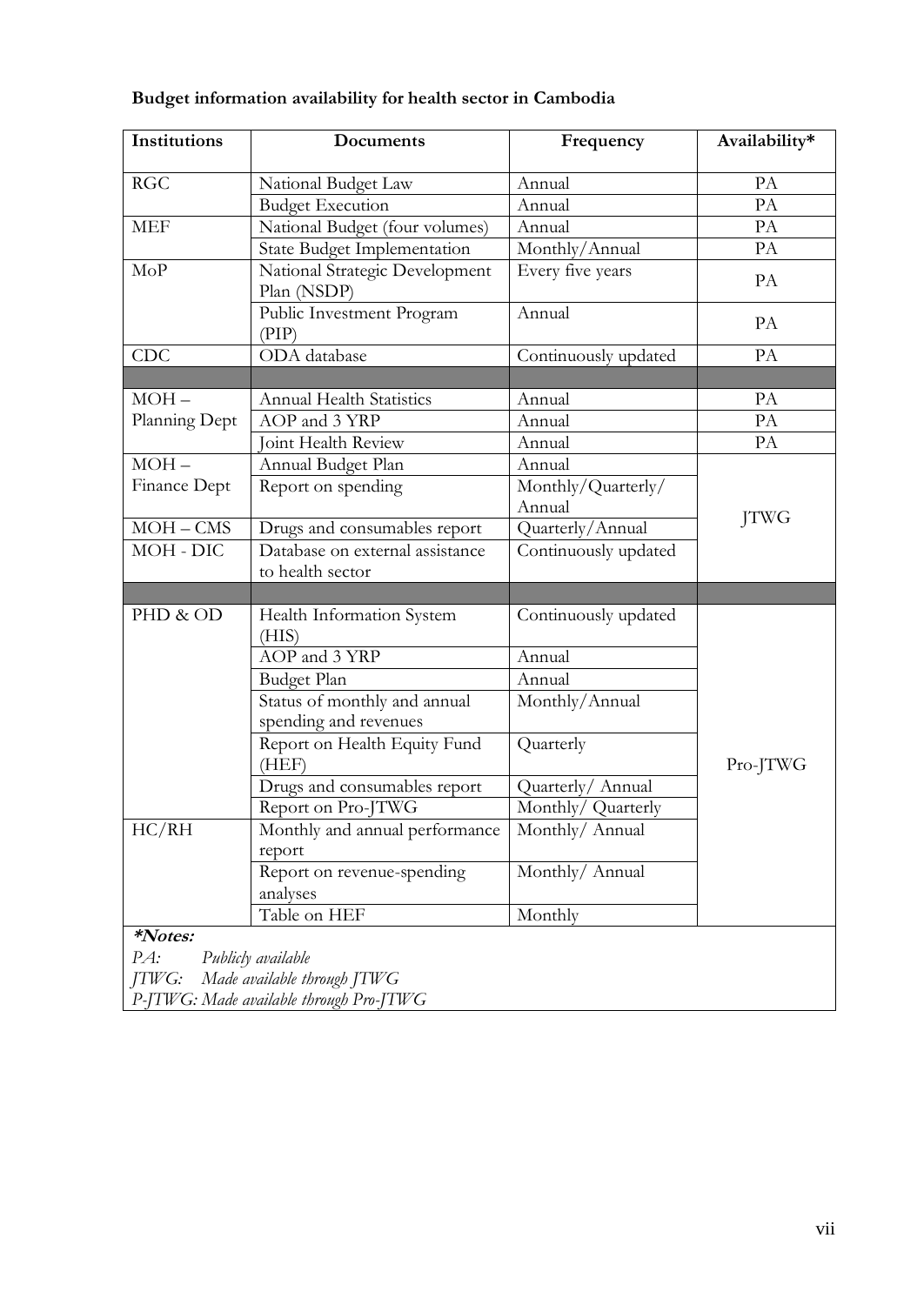#### <span id="page-9-0"></span>**1. Introduction**

This study aims to assess the availability of financial (budget) information and non-financial information (outputs of spending) in Cambodia"s health sector at the national, provincial and local levels and has three specific purposes: i) set the advocacy agenda for demanding increased public availability of budget information; ii) identify the expenditure types that can be monitored by civil society groups; iii) identify groups of NGOs/ CSOs that are interested in working on budget issues in the health sector.

#### <span id="page-9-1"></span>**2. Background**

This study is an output of the Development Issues Programme (DIP)'s work on national budget monitoring and links to DIP's work on monitoring the National Strategic Development Plan (NSDP) 2006-2010, analysing the national budget, research for the Open Budget Index, and the recent publication of the National Budget Guide. This study is carried out in close cooperation with the study on "Mapping of Budget Information in Education" which is carried out by DIP's Aid Effectiveness Project.

Although successful implementation of the NSDP depends on effective and efficient funding of the underlying sectoral plans (health, education, agriculture etc.), there is little CSOs monitoring of government and donor expenditures in these sectors. The lack of CSOs monitoring can, at least partially, be explained by lack of capacity within Cambodian CSOs and the lack of transparency and accessibility of public expenditure information in these sectors and its results.

In order to enable civil society organisations to engage with the Royal Government of Cambodia (RGC) and its development partners, this study will assess what budget information is publicly available, what information is not available, which public expenditures can be monitored by civil society groups, and which NGOs/ CSOs are potentially interested in carrying out this work.

This study on access to budget information in the health sector will be overseen by the reference group consisting of:

- **MEDICAM**, the leading membership organization in the health sector with over 100 NGOs active in the health sector in Cambodia. MEDiCAM acts as a bridge between NGOs in the health sector and the RGC. Its mandates are to exchange information, to facilitate advocacy, to build capacity for local NGOs, and to represent NGOs voice. MEDiCAM is an active member of the Government-Donor Technical Working Group on Health, and the Government-Donor Technical Working Group on HIV/AIDS.
- **Health Unlimited (HU)**, an active member of MEDICAM and the NGO Forum, has been active in Cambodia since 1990. The organisation has offices in 4 provinces: Ratanakiri, Preah Vihear, Mondulkiri and Kampot. Their work includes delivery of health services, advocacy and empowerment including maternal and child health, water sanitation, HIV/AIDs and malaria prevention, indigenous people rights, community health education, and community tuberculosis (TB) directly observed treatment , short-course (DOTS).
- **CARE Cambodia, an ac**tive member of MEDiCAM and the NGO Forum, has worked with Cambodian people since 1958, first in transferring medical supplies, opening an office in 1973 and from 1975 working with Cambodian people in the Thai/Cambodian border camps. In 1990, CARE supported the repatriation of 350,000 Cambodians back home. CARE manages extensive health programs in Cambodia including health system strengthening, supporting the continuum of care for people infected with or affected by HIV, support to education including non-formal and bilingual educational programs, rural development including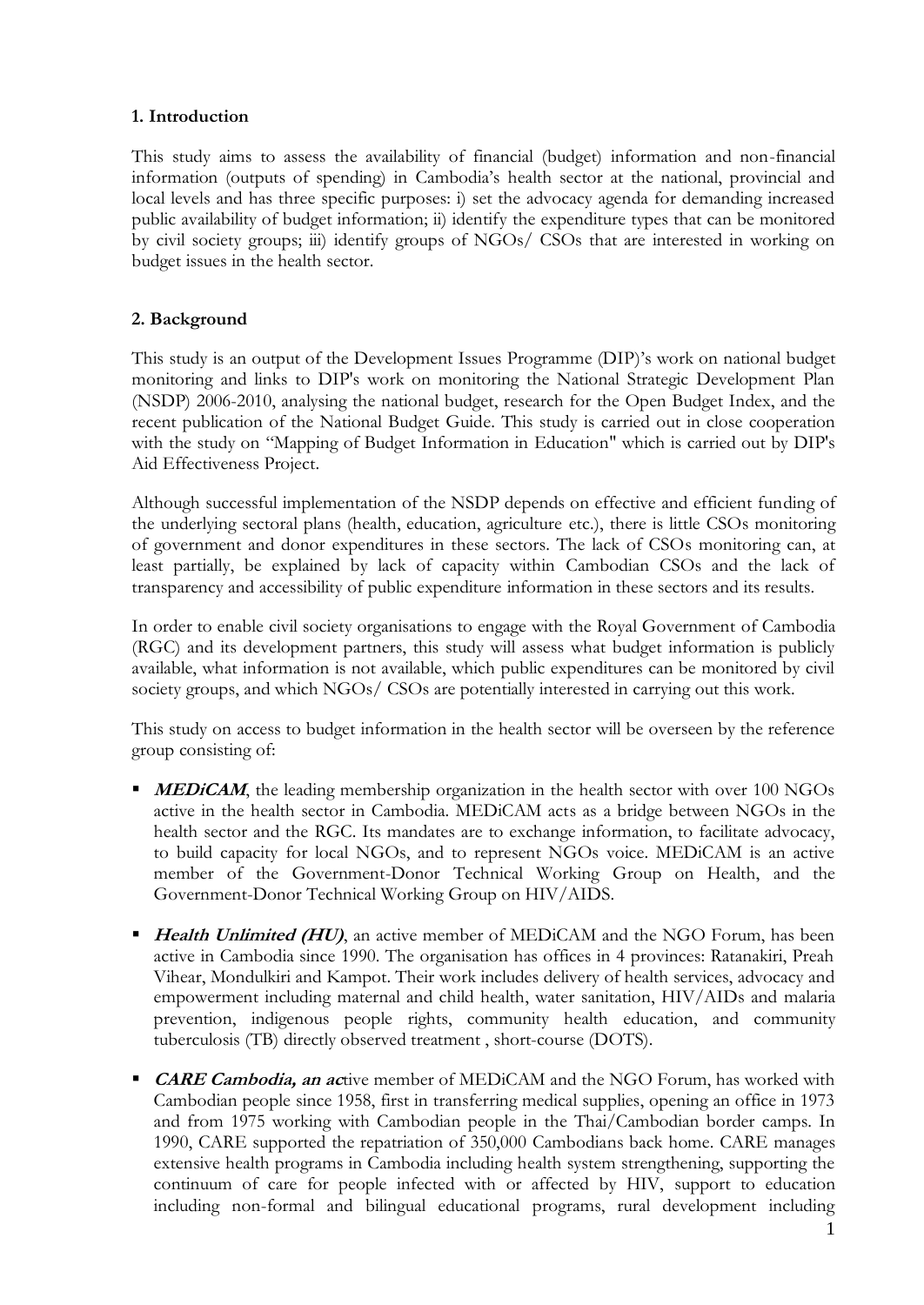pandemic and disaster preparedness and mitigation, food security and integrated de-mining as well as emergency response in flood or draught situations. CARE has provincial offices in Pailin, Koh Kong, Prey Veng and Ratanakiri.

- **The NGO Forum on Cambodia** is a membership organization of over 80 NGOs that seek to discuss, debate and advocate the concerns of NGOs regarding Cambodia's development. The NGO Forum has 3 main programs including a Development Issues Programme (Development Policy and Economic Policy, National Budget and Aid), an Environment Programme, and a Land and Livelihood Programme. The NGO Forum is an active member of the Government-Donor Technical Working Group on Public Financial Management Reform, and the Government-Donor Technical Working Group on Planning and Poverty Reduction.
- **The University Research Company (URC):** Health Systems Strengthening in Cambodia (HSSC) Project (awarded by USAID with the objective to strengthen the capacity of the Ministry of Health (MOH) in Cambodia to plan, manage, and implement programs addressing HIV/AIDs, tuberculosis, and family health in seven provinces): The URC team provides technical assistance to the MOH by applying a comprehensive systems approach to strengthen the capacity of the Cambodian health system to better plan, finance, and deliver the basic package of reproductive and child health services. Applying a comprehensive systems approach to identify and address health system performance issues, URC provides technical assistance to the MOH and its partners at the provincial health departments (PHDs), operational districts (ODs), and health centers (HCs) levels in 4 component areas including management capacity development, outreach system strengthening, integration and linkage of HIV/AIDS services with referral hospitals (RHs) and TB, program monitoring, evaluation, and advocacy for health system improvement in Cambodia.

#### <span id="page-10-0"></span>**3. What information will the study evaluate?**

This study looks at budget information in the health sector and their availability at both central and sub-national levels. It focuses on what happens in practice, rather than on what is said in the law/ regulations. Definition of public availability is taken from the **International Budget Partnership** (IBP), which includes:

- Information that is available through well-defined procedures that ensure simultaneous release of public documents to all interested parties, as well as,
- Information or documents that is/are available only on request.

In Cambodia, health service delivery is financed mainly by two sources: national budget and donors/NGOs. This study will look at both. The current focus is on the quantity of the available information. The study assesses whether it is comprehensive, timely and appropriate for policy analysis. The budget data that has been produced is a product of the constantly changing budget management system. This system changes as a result of various government-wide sector reforms and therefore assessed in this context.

The study identifies:

- Information that is available to the public;
- Information that is provided on a regular basis to, for instance, members of Technical Working Groups at the national or sub-national level, provided that the RGC confirms that this information can be shared publicly;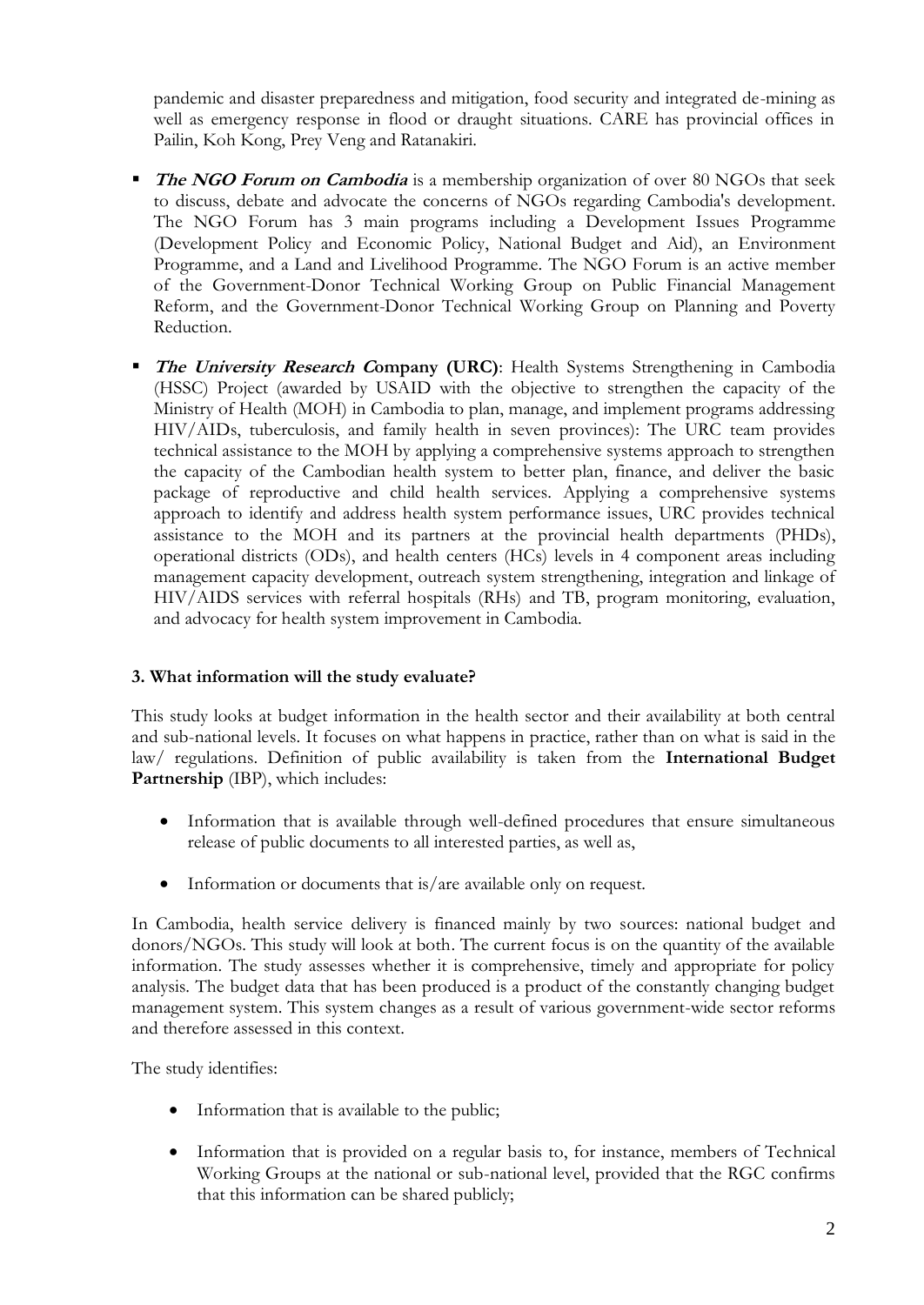• Information that is provided on a regular basis to members of facility management committees.

#### <span id="page-11-0"></span>**4. Methodology and structure of the report**

The study employs the following methodologies:

- Desk research: The study starts by reviewing sectoral policies, evaluation reports and related service delivery policies and reforms such as those relating to Public Financial Management Reform Program (PFMRP) and Decentralization and De-concentration (D&D).
- Interviews with key members of reference groups: This is to get comments from various NGOs experienced about the sectors and also to ensure that key documents and reports are not missed for the purpose of producing literature review.
- Interviews with central institutions: These central institutions include the Ministry of Health, Ministry of Economy and Finance, and Ministry of Interior. As a note, the MOI is particularly relevant here because of the D&D, which has been happening, and is going to have significant impacts on health service delivery as well as access to its financial and non-financial information.
- Interviews at the field level with representatives at the provincial, operating district and health centre level: This includes the two fieldtrips; one to Kandal province on December 26, 2008 and the other to Sihanoukville province on February 20, 2009.

To respond to the objectives of the study and to reflect the nature of the financing and budgeting system in the sector both as of now and when factoring in the upcoming policy changes, this report is structured in the following:

- Sector policy and financing overview: It starts by providing a brief overview of policy context and financing arrangements in the sector. It discusses key sources of financing, key budget items and the flow of funds from the sources to various spending entities at central, provincial, district and front-line levels.
- Budget documents produced and its accessibility: Attached to each type of budget are various budget documents prepared and reported by different levels of spending agencies. It then identifies and describes key budget documents produced at each level, what key budget information it contains, and how accessible they are.
- Budget information availability in health: Expected changes in the short and medium term: Even more importantly, health budget system and budget information accessibility continuously evolve, as a result of reforms both within the sector and within the overall budgeting and institutional arrangements. This section then points to upcoming changes in budget policies in the sectors, and the opportunities and challenges that may arise, and
- Recommendations: A set of recommendations are provided as to what NGOs should do in their advocacy works on budget information accessibility in the health sector for short, medium and long term.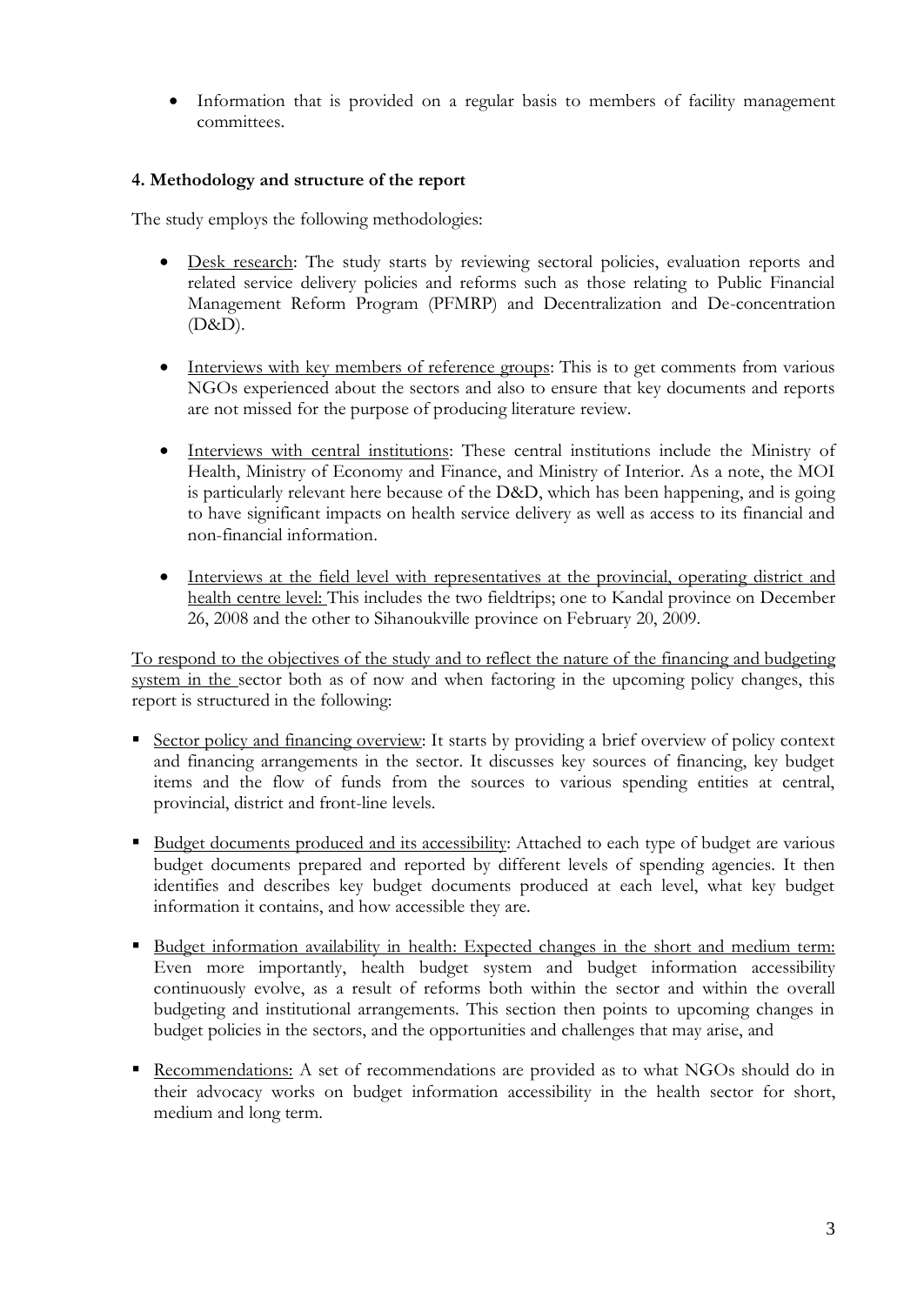#### <span id="page-12-0"></span>**5. Sectoral overview: policy, progress and financing arrangement**

#### <span id="page-12-1"></span>**5.1. Policy and planning**

The big umbrella policies for the health sector are the Cambodian Millennium Development Goals (4, 5, and 6) and National Strategic Development Plan 2006-10. The health sector is also a part of the strategic sector for implementing the Rectangular Strategy (2004 and 2008) with the focus on the fourth pillar: capacity building and human resource development. Development in health therefore needs to be justified as to how it helps to achieve these bigger development policies of the state.

The more detailed policy for health is the Health Sector Strategic Plan 2003-07, known as HSP1. HSP1 provides a framework for which the government, development partners (DPs) and NGOs work together to achieve a well defined set of objectives. HSP1 adopted 20 strategies of which 8 form the essential core. Of the core strategies, the top priority is to improve health service delivery, including (i) improving access and coverage for the poor; (ii) delivery of Minimum Package of Activities (MPA) at health centre level; (iii) delivery of Complementary Package Activities (CPA) at referral hospitals. Also of priority are behavioural changes of health providers, quality improvement, human resource development focused on midwife training and other institutional reforms. In late 2007, an HSP review found that in the period, Cambodia has made some improvements in increasing utilization of health services, reducing HIV prevalence rate, and infant and children mortality. However, the achievement fell short when it comes to improvement of maternal mortality rate (Ortendahl, Donoghue et al. 2007).

In April 2008, the Ministry of Health adopted the HSP2 for 2008-15. HSP2 proposes the following priorities: (i) reduce maternal, new born and child morbidity and mortality with increased reproductive health; (ii) reduce morbidity and mortality of HIV/AIDS, malaria, TB, and other communicable diseases; and (iii) reduce the burden of non-communicable diseases and other health problems. HSP2 continues some key missions from HSP1, but provides a different view on what the future priority health will be. First, as it is captured by the World Bank document (HSSP2, p.28), Cambodia needs to focus more on maternal health, keep improving child health, and tackling communicable diseases. The health system needs also to prepare to tackle both newly emerging infectious diseases and the non-communicable ones. Inter-sectoral interventions will also be of importance when it comes to issues such as girl education, access to sanitation and clean water.

To put the policy objectives into operation, health has adopted the following planning and budgeting process which has two key pillars: the 3 year rolling plans (3YRPs) and Annual Operational Plans (AOPs). The 3YRPs are essentially medium term expenditure frameworks prepared by the various units at MOH, departments, national centre and provinces. These plans are based on the sector's financing needs (bottom-up) and projections of the resource envelope from all sources (top- down). The bottom-up costs and top-down resource envelopes are matched in the context of the annual planning and budget process to inform resource allocation decisions on priorities, both within and across sectors. The 3YRPs are broken down into AOPs which contain detailed activity plans and budgets with specific performance indicators. Although not currently the case, the AOPs will ultimately include all activities, regardless of funding source (e.g., government budget, donors, and NGOs) (World Bank, 2008, p. 60). It is important to note that the AOPs are plans that are submitted to MEF for approval /negotiation. The AOPs do not contain actual allocations or entitlements. For more information on the AOPs, please refer to Section 6.1 (on budget information at the national level).

The process starts in January with an update of the 3YRPs followed by the annual health congress in March which is used to assess the overall sectoral performance. It is attended by both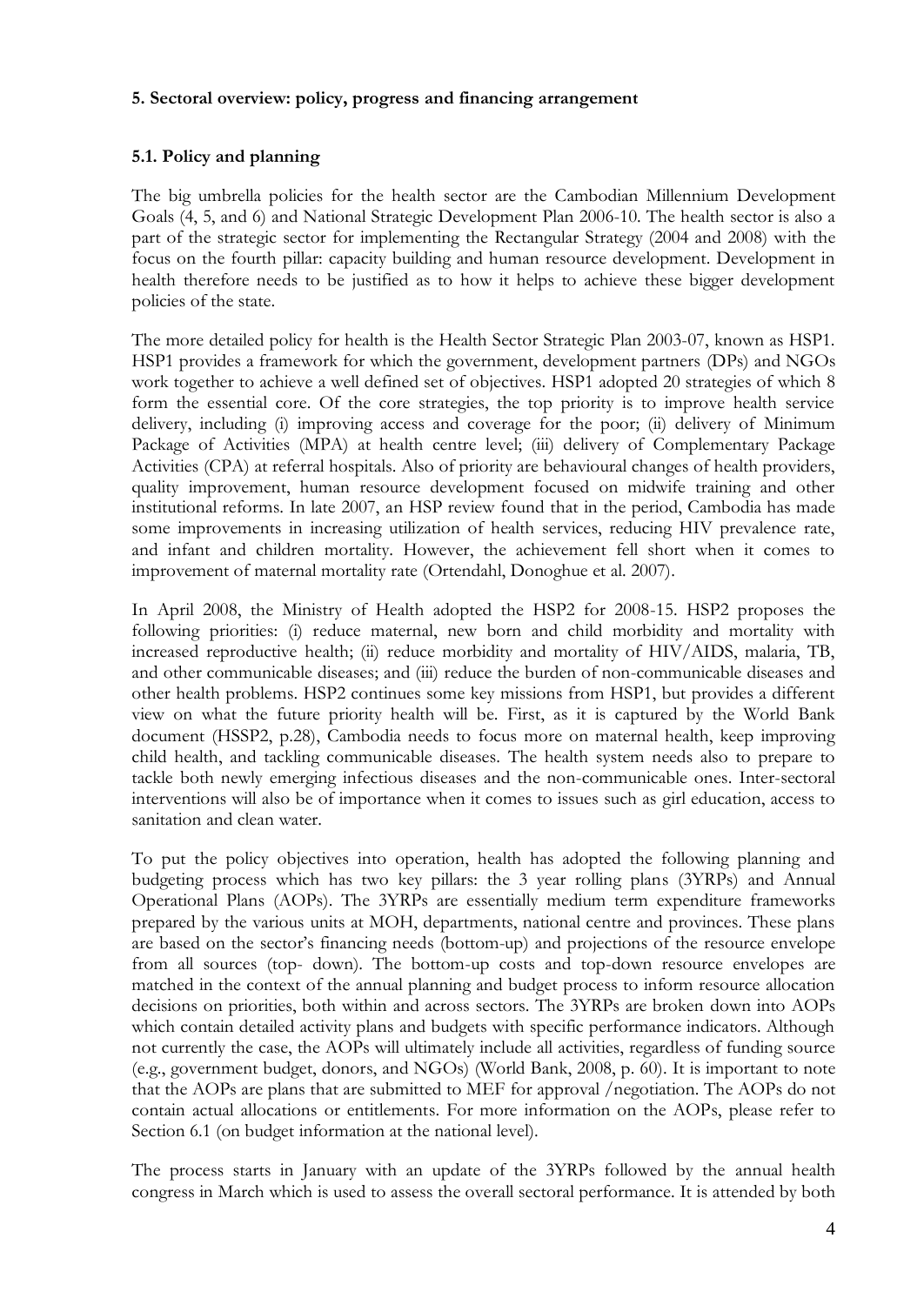the government and development partners. The Congress is then followed by the Joint Annual Performance Review (JAPR) where (a) health policies are discussed amongst a broad group of stakeholders; (b) progress against the core indicators is measured; and (c) national targets for the next round of identified health sector priority areas are set. This Review sets the stage for the preparation of the following year"s AOPs. The AOPs are prepared by all health centers, hospitals, operating districts, provincial health departments, and MOH central departments, training institutions, and national centers. These are aggregated at the provincial and central levels and used by the Department of Planning and Health Information (DPHI) to negotiate the budget with MEF in July. The DPHI also conducts a review and appraisal of the consolidated AOPs in August and September including Joint MOH and development partner appraisal. After approval of the government budget in legislature, the finalized sectoral AOPs are submitted to the Health Sector Steering Committee (HSSC) for approval (World Bank, 2008, p. 60).

#### <span id="page-13-0"></span>**5.2. Financing**

The health sector in Cambodia is financed from various sources including (i)out of pocket spending of households, (ii) national budget, and (iii)donors and NGOs assisting and working in the sector. Like many other developing countries, Cambodian health financing is dominated by outof-pocket spending. Compared to neighbouring countries, a large proportion of Cambodia's health expenditures come from private households (Figure 1).

**Figure 1: Per capita health spending in 2005 (USD) Figure 2: Health Financing for 2008**



In 2005, with national per capita income of USD430, per capita spending on health was estimated at USD37, 68% of which was from out-of-pocket, 22% from donors/ NGOs and 10% from MOH.

Regardless of the out-of-pocket spending, the share of the government spending has been increasing constantly from one year to another. Compared to 2007, the national budget for the sector increased by 20% in 2008, according to the National Budget Law 2007 and 2008. Also from AOPs 2008, as shown in Figure 2, national budget represents 62% of total financing of USD165 million. Donor/ NGOs contribution represents almost 35%, 15% of which comes through the pool resource program called Health Sector Support Program (HSSP) which is a type of Sector Wide Approach of foreign aid financing. The AOPs, however, realize that the financing from the donors/ NGOs might not have been fully captured due to incomplete financing information given from development partners and partner NGOs.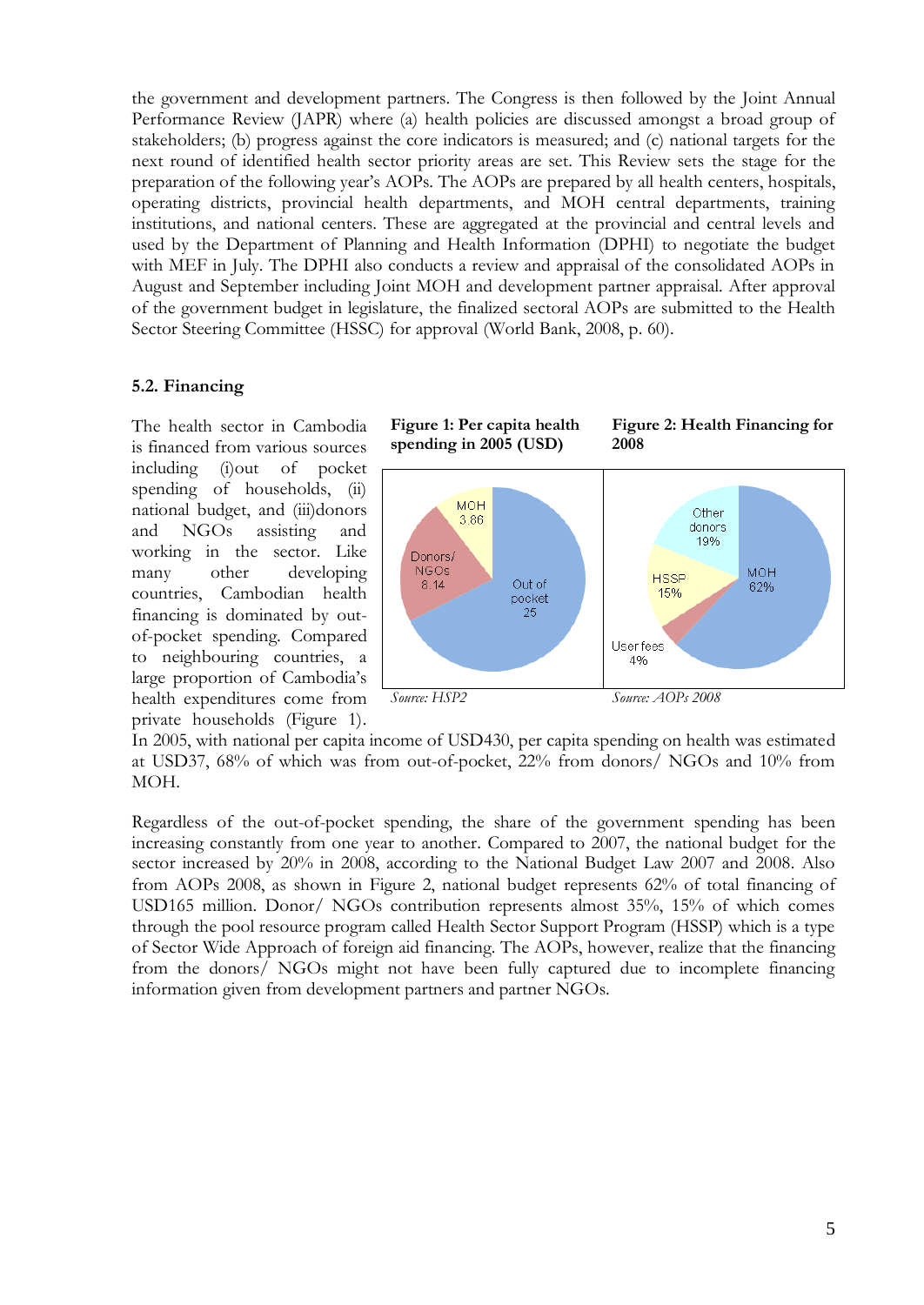As mentioned earlier, the AOPs/3YRPs are the main planning and budgeting document of the health sector. they show both the main sources of financing (i.e. national budget and donors/ NGOs) and the programs and subprograms to be financed by the funding. In 2008, for instance, there were four programs and one non-program to be funded. Those four programs are: (i) institutional development, (ii) mother and child health, (iii) communicable diseases, and (iv) non-communicable diseases. The non-program refers mainly to supply of drugs and medical supplies. Just to give a rough picture of how the total financing is distributed, for 2008, the proposed<sup>1</sup> budget of about USD201 million (compared to only USD165 million approved, as presented above) was divided in proportion as shown in Figure 3. As shown there, the non-program spending takes up most of the total proposed budget. Financing from the national budget

**Figure 3: Allocation of the funding by programs and non-program**



*Source: AOPs 2008*

is managed according to the state budgeting system, which is different from that applied to donors/ NGOs money. According to sub-decree no. 170 ANKR dated December, 30, 2006, the national budget has the following components:

#### **Recurrent spending**

- Purchase of goods (Chapter 60 This chapter covers a large part of Chapter 11 of the old Chart of Accounts; it has 7 sub-chapters, and 21 sub-sub-chapters.) Main spending items under this component include general operation and maintenance, furniture and utility expenses.
- Purchase of services (Chapter 61 -this chapter covers some parts of Chapter 11 of the old Chart of Accounts; it has 8 sub-chapters and 11sub-sub-chapters.) Main spending items under this component include training, repair, insurance and transportation.
- Other services (Chapter 62 -this chapter also covers some parts of Chapter 11 of the old Chart of Accounts; it has 8 sub-chapters and 18 sub-sub-chapters.) Under this component are key spending items including compensation for contractual staff, "hospitality" expenses, various ceremony expenditures and media promotion.
- Personnel expenses (Chapter 64 -this chapter covers a large part of what used to be under Chapter 10 of the old Chart of Accounts; it has 5 sub-chapters and 30 sub-sub-chapters.) Main spending items under this component include basic salary, allowances, priority mission groups and social welfares (e.g. pension).

#### **Capital spending**

 $\overline{a}$ 

- Intangible investments (Chapter 20) including mainly R&D
- Tangible investments (Chapter 21) including construction, renovations, vehicles and other durable assets

It should be noted that similar to the case of other sectors, only recurrent budget is allocated to the health sector. Capital spending financed by state budget is managed under the Department of

<sup>&</sup>lt;sup>1</sup> Information as to how the USD165million was actually distributed was not available.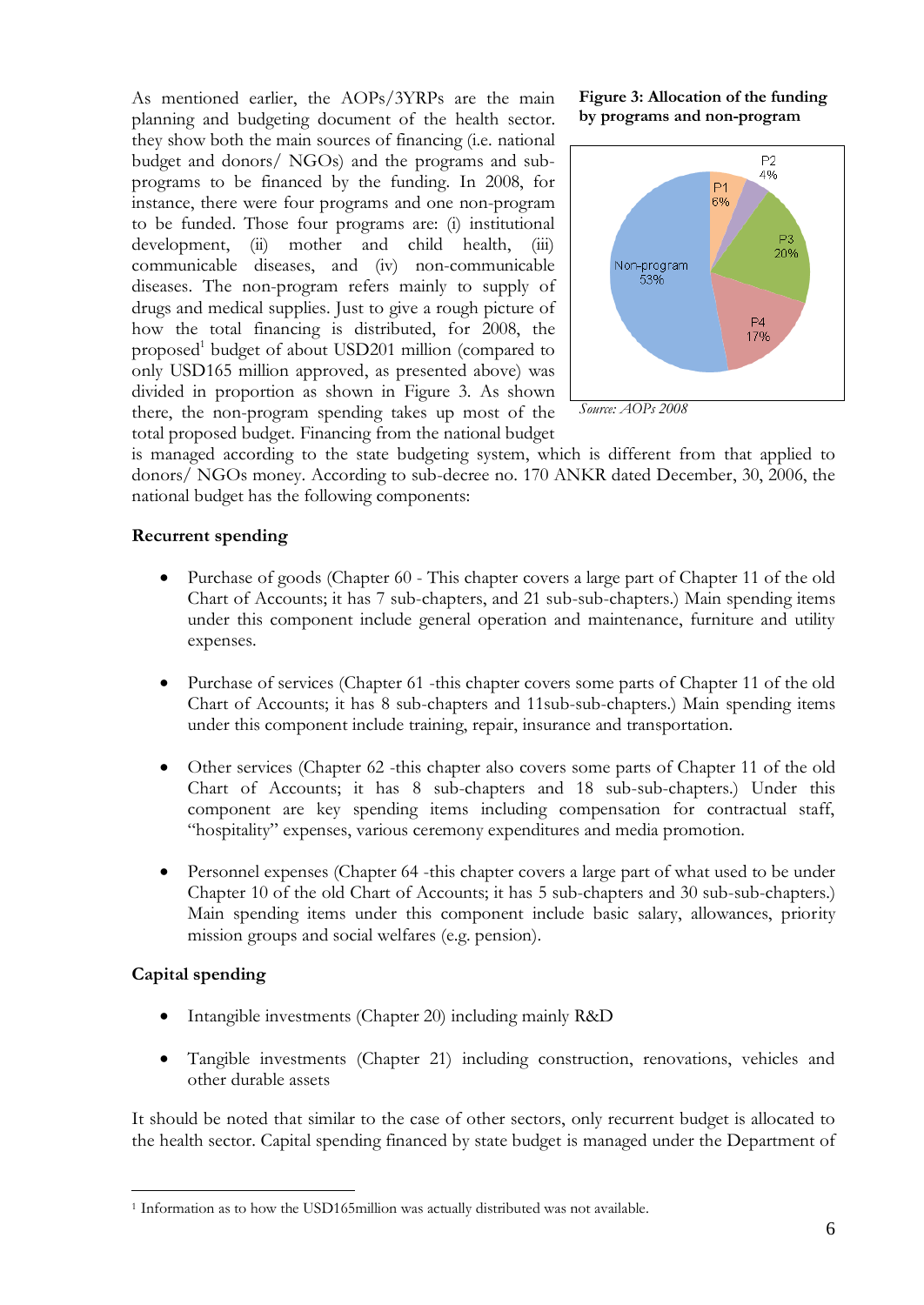Investment and Cooperation (DIC) of the Ministry of Economy and Finance. Those allocated recurrent budget is mainly spent on personnel and operational and consumable costs.

Within this recurrent spending, the health sector also has the so-called Program Based Budgeting (PBB), a new reform initiative based on experience from the two financial management initiatives, i.e. Accelerated District Disbursement (ADD), which started since 1996, and Priority Action Program (PAP), which started in 2000 and ended in 2006. Unlike education, however, PBB in health has been limited in coverage, accounting for only 10% of total recurrent spending in 2008 and has been applied only to national level.

National budget also contributes to the HEF and insurance starting from 2007. However, in that year, government contribution to the funds accounted for only 27%, leaving the rest to be financed by donors/ NGOs (MOH Health Progress Report from 2003-07 issued in 2008).

#### <span id="page-15-0"></span>**5.3 Coordination of Donors and NGOs in Health**

Cambodia is an aid-dependent country, with a lot of external funding given to various sectors. Health has been among the sectors receiving most of that support. Donors finance the sector through various ways including pooled resources, stand-alone projects, and through NGOs. The financing arrangement has been very fragmented and it is not clear exactly how much the support has



**Figure 4: Donor supports to health sector**

been for each year. The Aid Effectiveness Report (AER) which came out recently, (which might be the most reliable source) indicates that the health sector, including support specifically to HIV area, has been the largest recipient of foreign aid thus far, as indicated in Figure4.

A large share of donor funding also implies higher activities of donors and NGOs. Out of the 32 DPs working in Cambodia, 22 have been working in the sector running 109 projects. Out of the USD183.5 million coming from NGOs, about 25% was allocated to the health sector. Also, according to interviews with officials of the Department for International Cooperation of the MOH, there are about 120 NGOs now working in the sector.

Donor money has been used to finance all types of spending, i.e. personnel, operation, drugs, and others, and the modalities by which such financing is provided varies a lot. Donor money has been given to both supply side (i.e. improving health services) and demand side (i.e. Health Equity Fund and other insurance financing). It is also noted that donors have been giving more to various national programs such HIV/AID, malaria, TB and others, and less on primary health care (MOH 2008).

The size of donor support and the various modalities it has used impose a big challenge for harmonization and alignment (H&A). H&A in health means all financing available is used harmoniously to support a single national priority (MOH 2008). Various measures have been taken to achieve this objective in health (HSSP2, p.62):

 Adoption of HSP1 and then HSP2 which sets out sectoral priorities to which donors and other supports need to align.

*Source: AER 2008*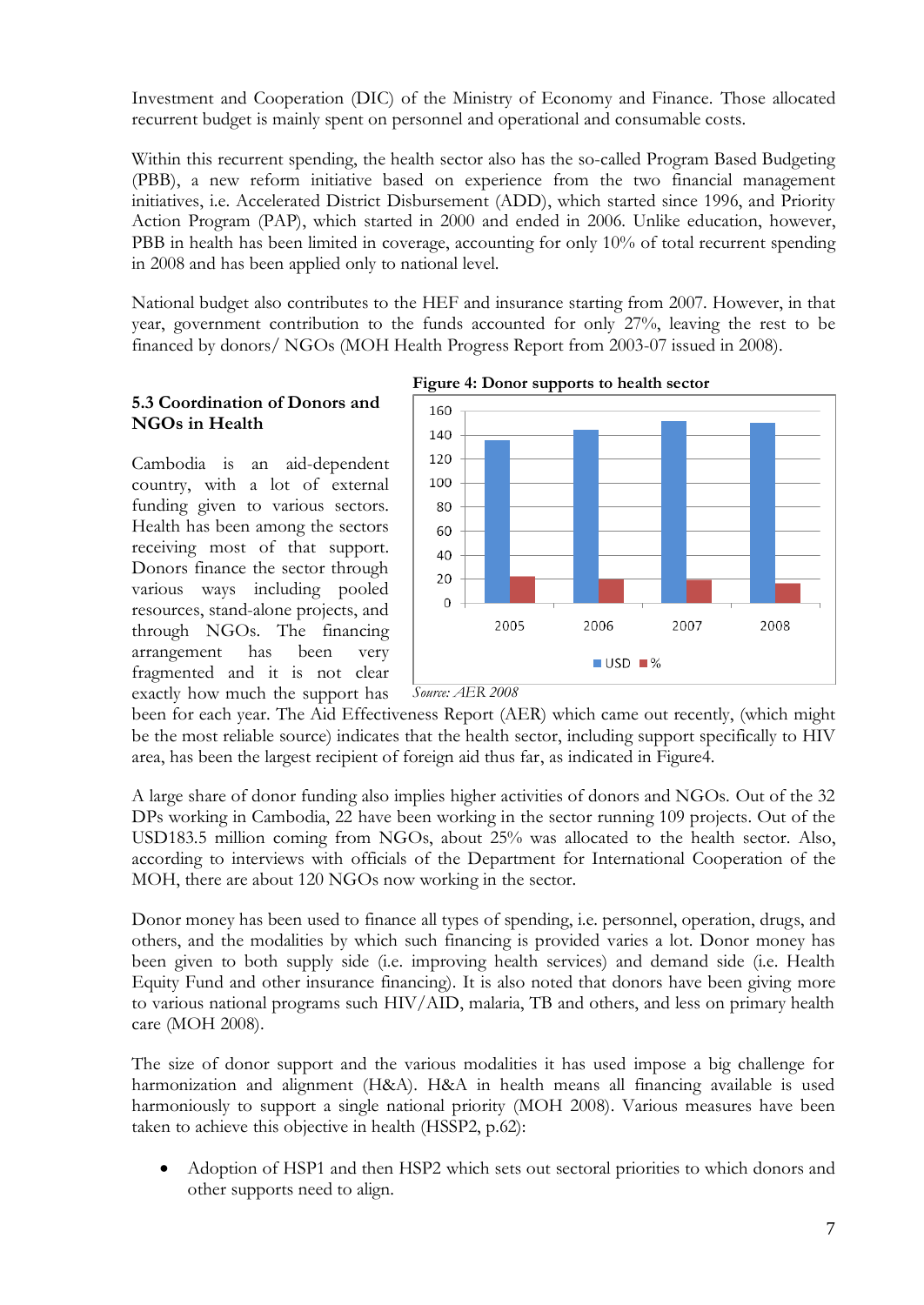- Uses of SWAp/SWiM to pool donor resources to support the sector (now only a few donors are included under the HSSP2 and SWiM, including the World Bank, AusAID and DFID)
- Establishment of Joint Technical Working Group on Health (JTWG-H) and similar mechanisms at provincial level called Pro-JTWG-H
- Establishment of other forum including the Health Partner Group and the Government Task Force on H&A
- Conducting of Joint Annual Performance Reviews (JAPRs), Annual Operational Planning Review and Appraisal in MOH"s planning and budgeting cycle, etc.
- The adoption of AOPs (see above).

#### <span id="page-16-0"></span>**5.4. Organizational structure and service delivery system**

The MOH is the main agency responsible for health service provision. MOH is organized through a vertical structure which has the following:

- Central: MOH, national programs, and national hospitals
- Provincial: (provincial health departments)
- District (operating districts)
- Front line service provider (referral hospitals, health centres, and health posts)
- NGOs working as contractors
- Community based committees for health, and
- People

Since its early stage of organizational development, health has emphasized the importance of 'district' level, i.e. the ODs. Jurisdiction of an OD is not necessarily compatible with an administrative district, for its boundary is drawn based on the size of population and not the traditional administrative ones. In the current system (2007), according to HSP2 (MOH, 2008, p. 16), about 22% of the population seeks health service from the public sector and get such services from a network predominantly consisting of:

- 77 operating districts under which there are
- 956 health centers and
- 74 referral hospitals

A Health Coverage Plan (HCP), adopted in 1996, systematized the reconstruction and staffing of the public facilities network according to population-based norms, and defined the package of services that should be provided at each level. A health center providing an MPA is expected to cover about 10,000 people, and be within 10 km, or about a 2 hour walk from the population it is serving. The MPA focuses predominantly on cost-effective disease prevention activities and mother and child health services. Referral hospitals, on the other hand, provide the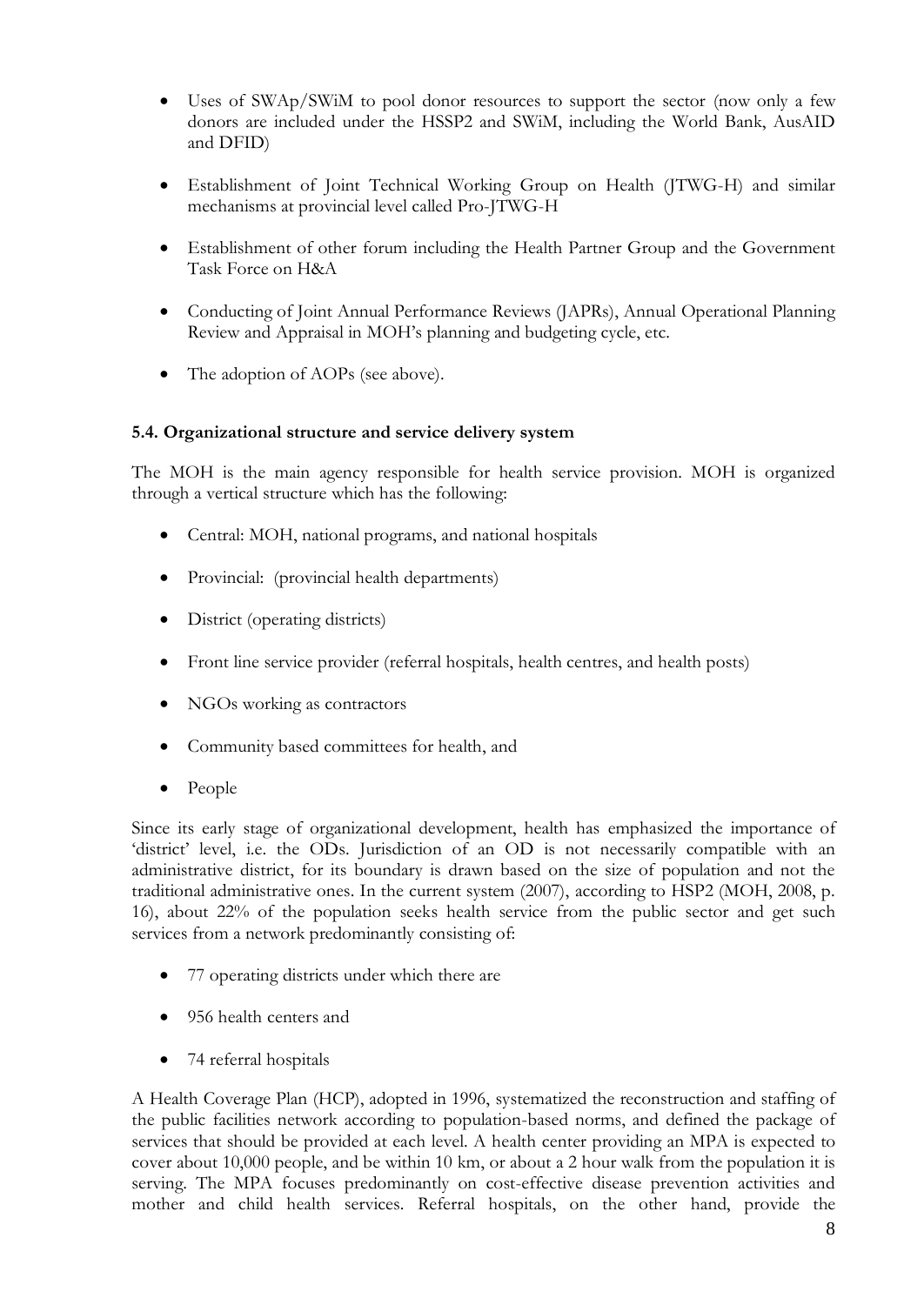Complementary Package of Activities at three levels of service (CPA 1,2,3) and are expected to cover 100,000-200,000 people and be within 20-30 km of the population it is serving, or a maximum of 3 hours by car or boat. Higher level CPA services are provided at the provincial level in all of the 24 Provinces, and at the regional level in 8 regional centers. Additionally, national hospitals provide a mix of secondary and tertiary services, with some also providing clinical training, including medical specialization training. National hospitals account for the fastest growing share of total public hospital sector activity, rising from 29% of all hospital discharges in 2002 to 44% in 2006 (World Bank 2008).

The ministry had implemented a number of contracting-in and contracting-out arrangements at ODs and HCs. In such arrangements, NGOs were given discretion over budget, staffing and technical content in the day-to-day management. Lessons learnt from this NGOs contracting arrangement have led to the introduction of another innovation in the sector, i.e. the plan to establish the so-called "Special Operating Agencies (SOAs)." Under new legislation, SOAs have a considerable degree of autonomy in decision making and how to organize themselves. While salaries are to be based on government pay scales, they may be supplemented by other revenues derived in part from patient fees and donor funds. SOAs in the health sector will also be allowed to set their own user charges presumably subject to MOH guidelines and monitoring, and revenues from services may be apportioned to operating costs and salaries. However, it is not sure how fast the SOAs will be introduced into practice despite the plan to go ahead with this structure in 11 ODs in 2009.

In addition to their standard health services, the ministry also houses a number of programs for special purposes, such as the prevention and treatment of dengue, malaria and HIV / AIDS. These programs are largely funded by donors and run independently with their own guidelines for service delivery and their own procedures for planning, financing, staff incentives, monitoring and supervision. Most of them work directly with ODs and HCs, but their separate modes of operation make it difficult for ODs and HCs to coordinate activities and integrate them into routine programming. The centralized administration of these programs also undermines local accountability.

#### <span id="page-17-0"></span>**5.5. Allocation and flows of fund**

Funding from different sources (as discussed in financing Section) flows through the described organizational structure and financing from all sources (government, user fees, donors and NGOs) has been allocated and spent on all types of areas (e.g. salary, operation). As Figure 5 shows, much of the support has been channelled to central MOH and national programs, accounting for more than 40% in 2004. Figure 6 also shows that donors have been focusing much of their support on those national programs.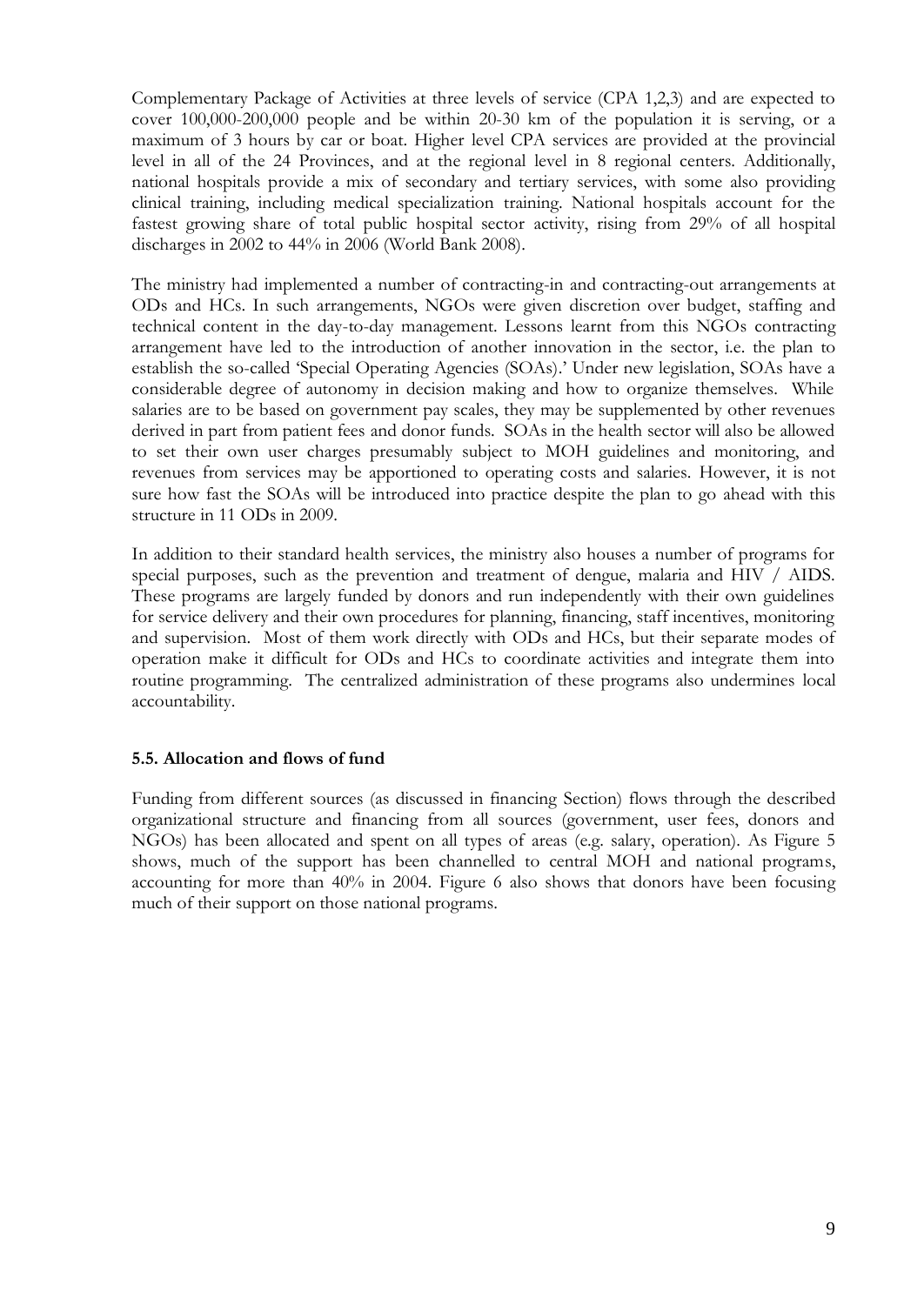

**Figure 5: Allocation of funding for 2004 Figure 6: Percentage by funding sources and uses**



Another diagram below indicates the flow of funds from the central down to the facility level. Basically, as presented, financing sources can come from both national budget and donors/ NGOs and can flow to various levels of MOH operation, plus the contracting NGOs working on HEF and other forms of medical insurance. One note to make is that drugs and various medical supplies are procured centrally by the MOH and stored at the Central Medical Store (CMS). Donors/NGOs also contribute such supplies to the MOH which end up at the CMS. The CMS distributes the drugs and medical supplies to various levels of health operation.

Another important note is that for the most part the national budget has been used to finance recurrent spending and less on capital spending. Donors and NGOs, on the other hand, due to their heavy support, have contributed substantially on both recurrent spending (e.g. drugs and medical supplies) and capital spending (e.g. building of hospital). However, research conducted for this report was not able to obtain information as to how much recurrent versus capital spending has been financed by donors/ NGOs. Please refer to Section 6 for more description on how budget information, both national and donors/NGOs', are documented and how available they are.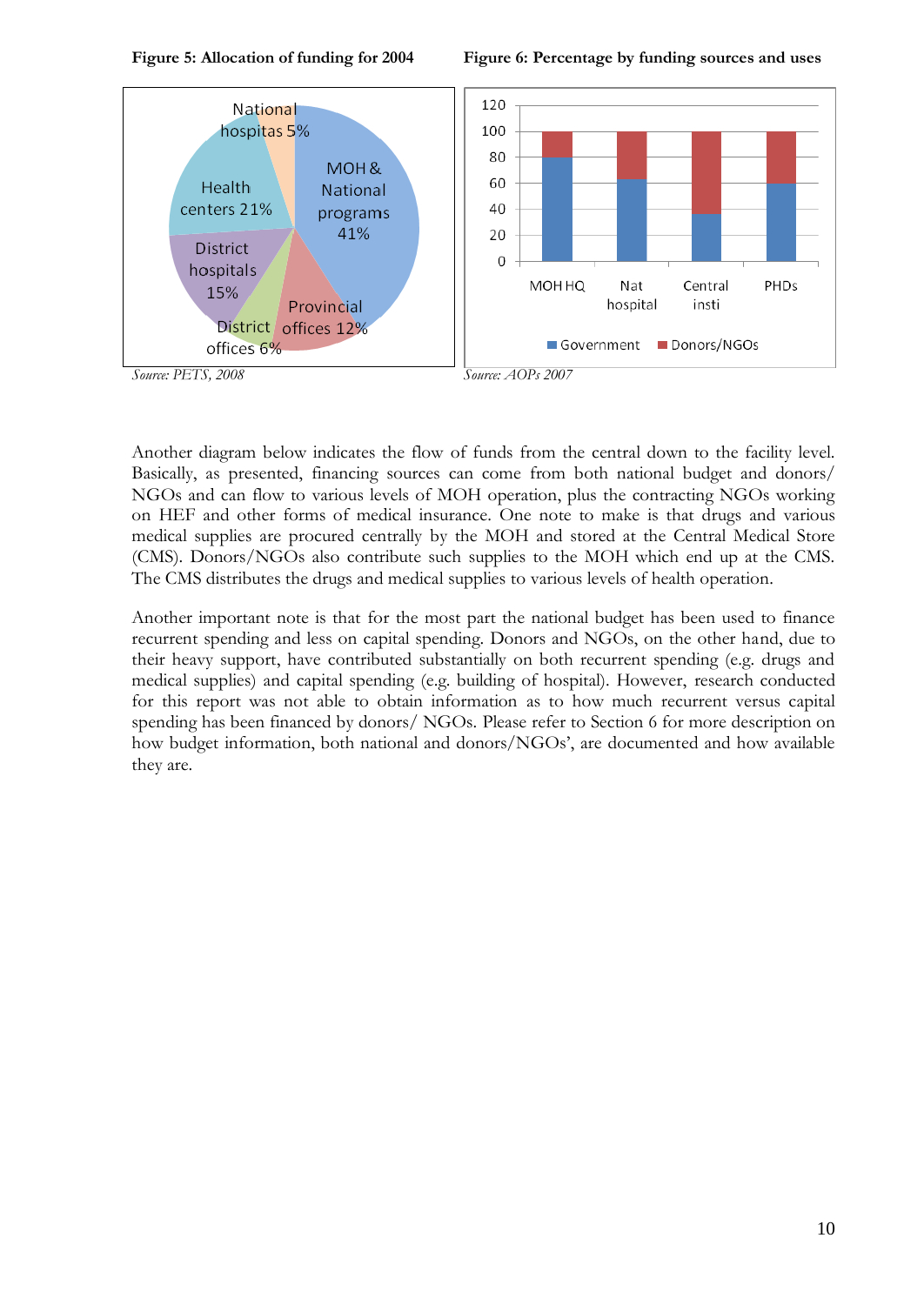**Figure 7: Flows of funds and supports**



*Source: Interviews and literature review*

#### <span id="page-19-0"></span>**6. Budget information and its availability at different levels**

In this part, the report starts from central down to HC/community level, identifying which budget documents and information get produced and whether they are accessible. Such budget information is classified into national budget and donors/ NGOs financing. For each type of budget document produced, it will be identified as to whether it is produced:

- Regularly? If so, how often?
- For internal purposes only, and not made available to the public?
- Made available to the public, but only with formal request? and
- Made available to the public without formal request?

Where applicable, the report will make explicit if certain type of information can be made available:

- To the public at large,
- Regularly to members of Technical Working Groups at the national or sub-national level, provided that the RGC confirms that this information can be shared publicly, and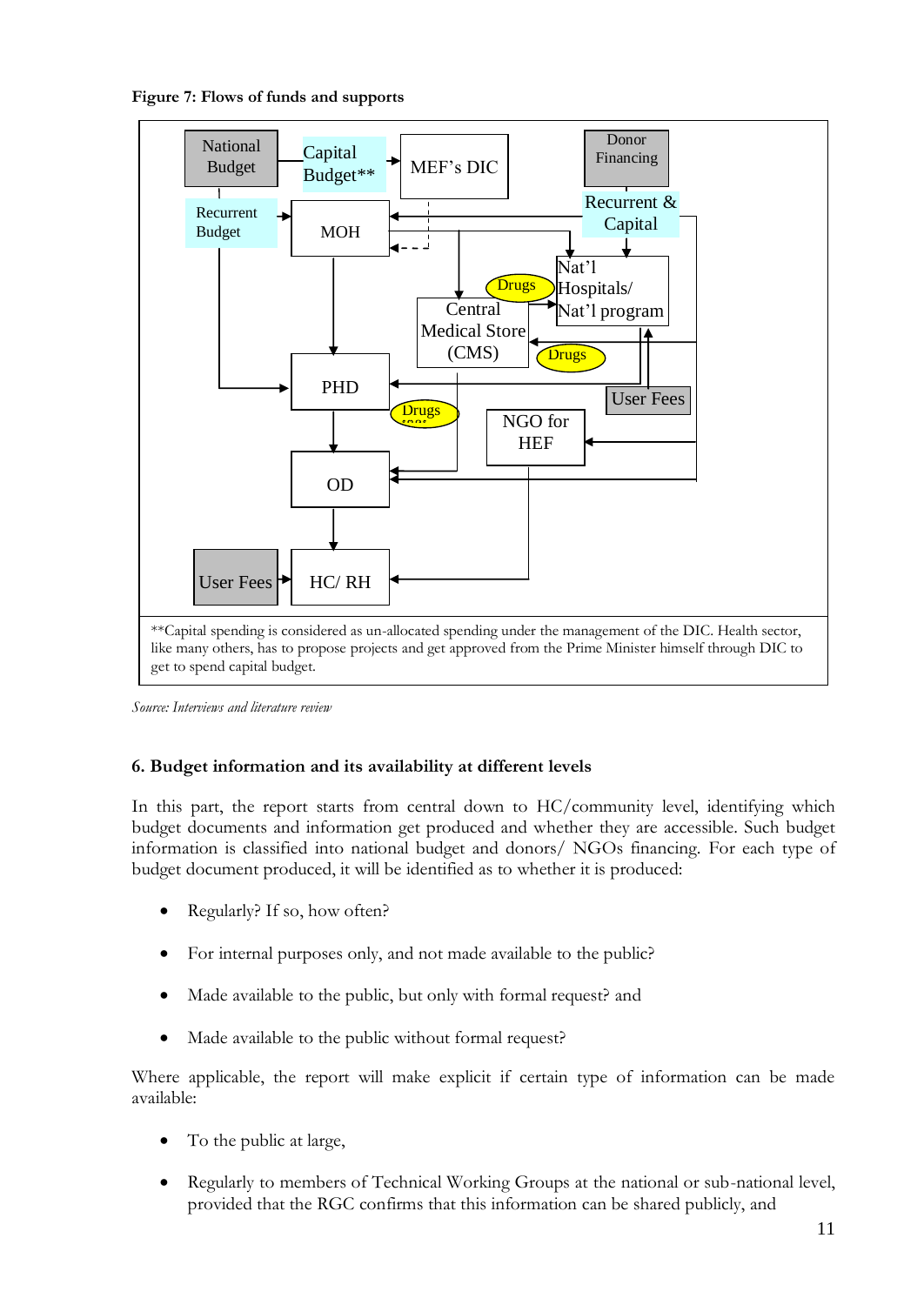Regularly to members of the facility management committee and other local councils, provided that the RGC confirms that this information can be shared publicly

#### <span id="page-20-0"></span>**6.1. National level**

#### **On national budget (mainly)**

There are various institutions producing and issuing documents on the national budget, both overall and for health in particular. The National Assembly (NA) adopts and issues the **National Budget Law**. Since 2007, such Law has covered both the recurrent and capital expenditures funded by donors, classified by sectors/ministries. The recurrent budget shows allocated amounts per government agency (and the allocation between central and provincial level); the capital side of the budget shows a list of projects per government agency. Annually, around March, the MEF also issues **a four-volume of national budget documents** which provides more details on how the budget is allocated by sector and by province<sup>2</sup>. Concerning the health sector, you can find the following information:

- *Volume 1:* National budget which includes both the body of the national budget as approved by the National Assembly, together with background analyses on economic performance, forecasting, various reform agendas for the year, and any legal instruments published in the year relating to budget management issues.
- *Volume 2*: Budget allocation for central ministries which indicates details of ministries budget allocation by central and provincial levels, and for each individual province. It however covers only recurrent spending for the year.
- *Volume 3*: Budget allocation by provinces, detailing allocation by line departments. Again, it only covers the recurrent spending.
- *Volume 4*: Budget allocation to provincial authority, usually known as Salakhet, detailing by provinces. This fund (i.e. for Salakhet), it should be noted, includes both recurrent and a small share of capital spending.

The aforementioned documents can be used along with the **Public Investment Program (PIP)**, which are three-year rolling investment plans for all sectors to get a picture of both recurrent and capital budget for the whole sector. The PIP is published by (and available from) the Ministry of Planning (MOP) and is updated annually and published in the beginning of the year. In the PIP, health is classified under the social sector, together with education. PIP indicates a list of projects which is divided into on-going and pipe-line priority projects. Within these two categories, there are further classifications into capital investment and technical assistance projects. It should also be noted that the PIP projects are included in the capital side (Table C and D) of the National Budget.

In relation to budget execution, the MEF, with information from the National Treasury, issues a monthly state budget implementation report known as **TOFE** *3* . The TOFE can be purchased from MEF. It is a good reference on the month by month execution of both the national budget and donor support.

Two other sources of information on the health sector financing should be mentioned here. On donor support, the **CDC ODA Database** proves to be a good, though not perfect, source of

 $\overline{a}$ 

<sup>2</sup> Meeting with Budget Department official of the MEF on January 27, 2009

<sup>3</sup> Tableau des Opérations Financières de l'Etat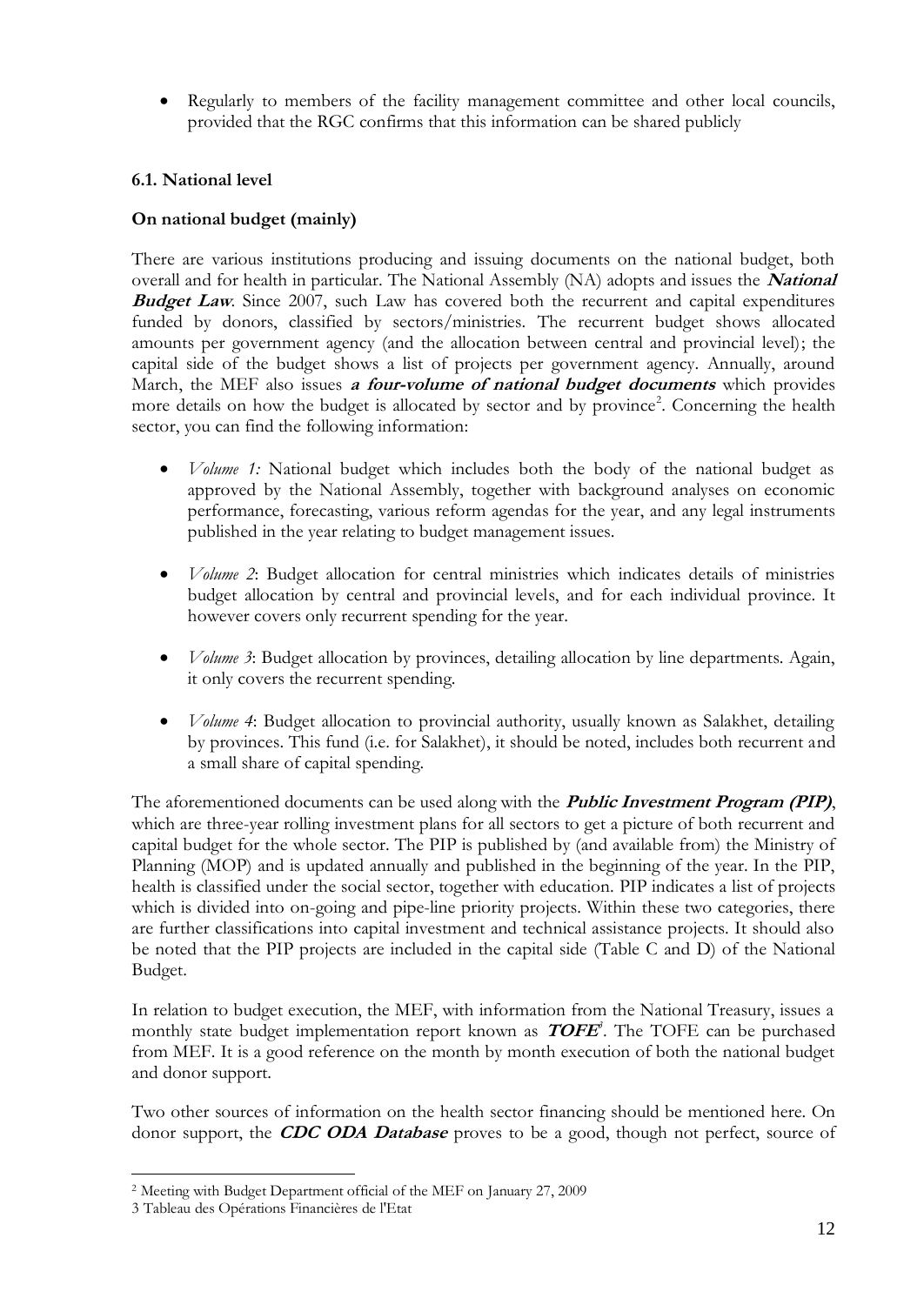data. Regularly updated and publicly available, the database provides information on annual disbursement of funds from various donors. Unfortunately, it is not very user-friendly. Moreover, only information on donor disbursements into projects/ programs is available, but not on the funds disbursed out of each project or program.<sup>4</sup> The CDC ODA database can be accessed via the internet on: http://cdc.khmer.biz/

While fairly publicly available, the abovementioned budget documents mainly provide aggregate data. For purposes of monitoring and analyzing budget allocation and execution within a specific sector such as health, detailed data is required. Aggregate information simply does not allow analysts to link what is spent and what has been achieved with the spending nor does it allow more detailed analyses on, say, geographical imbalance in the way budget has been allocated.

More aggregate budget information is produced by the MOH. The most comprehensive and useful of all is the AOPs/3YRPs, a document required to be prepared by all health institutions at all levels. It tells what the needs as proposed by all health institutions are (bottom-up) and how much resources are made available to meet such needs (top-down). According to the health sector calendar, AOPs at individual institutions get prepared as early as March and the sectorwide draft AOPs are finalized in December. The first consolidation of AOPs of RHs, HCs, ODs takes place at the provincial level, and then when sent to the central level, DPHI in MOH puts together provincial and national program/department level plans. In the AOPs one can find very informative annex which include various tables such as expenditure by program, budget management centre, budget code and sub-program, funding sources, and activity classification.

AOPs are prepared jointly between the government and DPs and other health partners. It is also evaluated jointly by these same stakeholders. Annually, around March, there will be National Health Congress which is held at the same as the Joint Annual Performance Review (JAPR) and Joint Review of 3YRPs. These reports cover the achievements and shortcomings of the last year, focusing on a number of key areas such as health service delivery status, behavioural changes and communication, quality improvement, human resource development, health financing, and institutional development. The format of the report from one year to another might change slightly, though<sup>5</sup>.

AOPs, it should be noted again, show funding sources from both the national budget and donors/ NGOs support. On the national budget side, the responsibility for formulation is under the Department of Finance (DOF) of the MOH. There are several steps that this is done. First, it prepares as part of the AOPs the Budget Plan for each year. Partly, the Budget Plan follows the format of the AOPs, except that here, it only focuses on the national budget. In addition to that, the Plan also presents the sector budget following the Chart of Account (COA), meaning by salary (Chapter 64), goods and services (Chapter 60, 61, 62, and 63). Because health has also adopted the PBB, the plan separates between the PBB and the non-PBB. The Budget Plan which is prepared according to the COA is to be submitted to the MEF for budget negotiation and adoption, following the national budget formulation calendar.

The DOF also keeps records of monthly, quarterly and annual budget execution (which in here refers only to the national budget). Against the approved budget plan, the records show the execution by budget lines, between PBB and non-PBB at both central and sub-national levels. The information, according to the interviews with DOF and the DIC, is made available on a quarterly basis to the JTWG and other donor-government forum such as the CDCF. The reporting on the execution of the national budget is the commitment of the MOH to its partners

 $\overline{a}$ 

<sup>4</sup> Lienert, I., J. Helis, et al. (2008). Cambodia: Improving government accounting. Phnom Penh, IMF.

<sup>&</sup>lt;sup>5</sup> Beside these annual reports, there might be ad-hoc evaluation reports produced such as those on Cambodia Health Service Contracting Review (February 2007), Sector Wide Management (SWIM) (March 2007), Health Sector Review 2003-07 (August 2007), etc. Expectedly, because health sector is heavily aid-dependent, various evaluations have been made for the interests of those donors.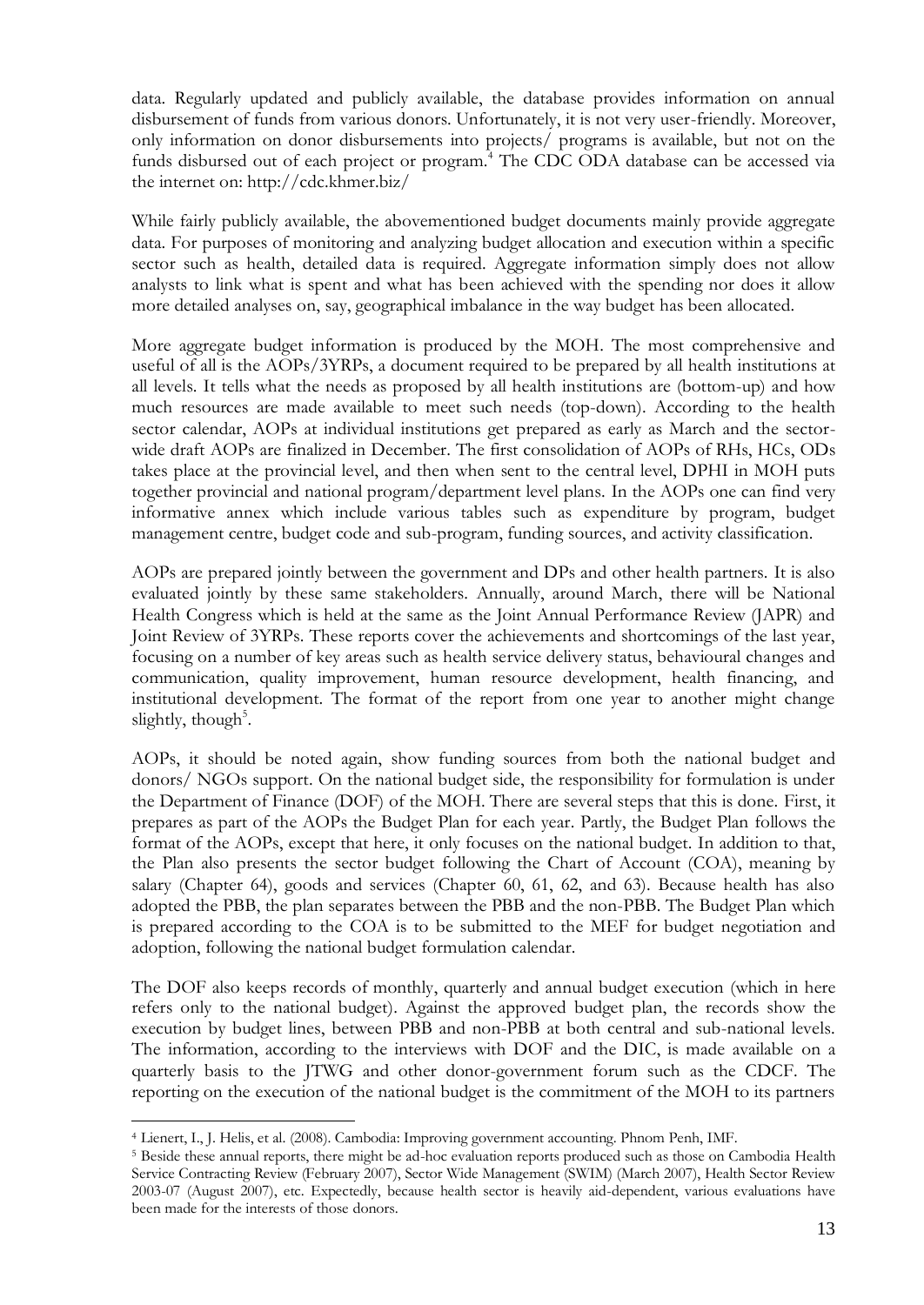to show that every year the sector executes at least 95% of the approved national budget. And because an NGO representative (MEDiCAM) also attends the meeting, the NGOs, the MOH officials said, should be regularly informed of the state of MOH budget execution.

Another important source of information is the CMS. CMS produces quarterly and annual reports on the transfer-in and transfer-out of drugs and medical supplies. On the transfer-ins, the report shows the values of transfers from government, World Bank and others donors, while on the transfer-outs, information on which OD received how much of the transfers is provided. Interviews with DOF and DIC officials indicate that the above information is usually presented to the JTWG on a quarterly basis as a commitment of the MOH to its health partners.

As with the capital spending, in health, there are two parts: one domestically financed, and the other externally funded. In the current system, the whole capital spending, which is broken into hundreds of development projects or programs, is managed under the Department of Investment and Cooperation (DIC) of the MEF. Although the DIC does not produce any public documents on planned or executed budgets, it does provide information that is included in the TOFE<sup>6</sup>. All of the domestic financing and part of the foreign funded capital spending gets spent (disbursed) through the National Treasury system, and therefore, their execution is recorded by the National Treasury and sent to the Department of Economic and Public Finance Policy of the MEF for the preparation of monthly TOFE. For the external funding not channelled through the Treasury system, the information on its execution can be obtained from the CDC. However, as discussed earlier, the record on donor supports (some of which are through NGOs) is still not comprehensive both in the case of the CDC ODA database and the newly established database of the DIC within the MOH<sup>7</sup>.

The information contained in the above databases, budget documents and various reports is very rich. Those documents are actually required for both internal sectoral evaluation/ monitoring and for auditing activities usually conducted by MEF and other auditing agencies. These documents and pieces of information – all of them – according to central officials interviewed, can be made available only when there is formal approval from the higher level, which means ministerial level. A letter of request needs to be submitted through the administrative procedures and it might take many weeks before it is known whether approval is granted. With such approval, the bureaucracy is open, and one can get its hand as much on the data. It is therefore a situation of "ALL OR NOTHING" in asking for such information.

However, it is learned that most of the above pieces of information have been made available to the JTWG as a commitment of the MOH to its health partners. It is confirmed also that most of the information requested by and provided to JTWG can be further shared with other relevant stakeholders. When asked whether the information can be made available to the 'public,' the officials asked which part of the public was being referred to. That implies that in the current situation, the term 'public' in this context should be specified.

#### **Health statistics**

 $\overline{a}$ 

More detailed information is produced by MOH, particularly from Department of Planning and Health Information (DPHI), Department of Finance, and Department of International Cooperation. First, the DPHI produces and keeps the annual health statistics which is based on the Health Information System (HIS) sent from the provincial level and which provides a wide range of information including demographic data, health service utilization, by province health indicators, etc. The statistics are supposed to come out annually. However, it might be late for various reasons ranging from capacity to delays in transferring data from various sources. It is

<sup>6</sup> Meeting with DIC official on February 03, 2009

<sup>7</sup> Based on interviews with National Treasury official (December 08, 2008)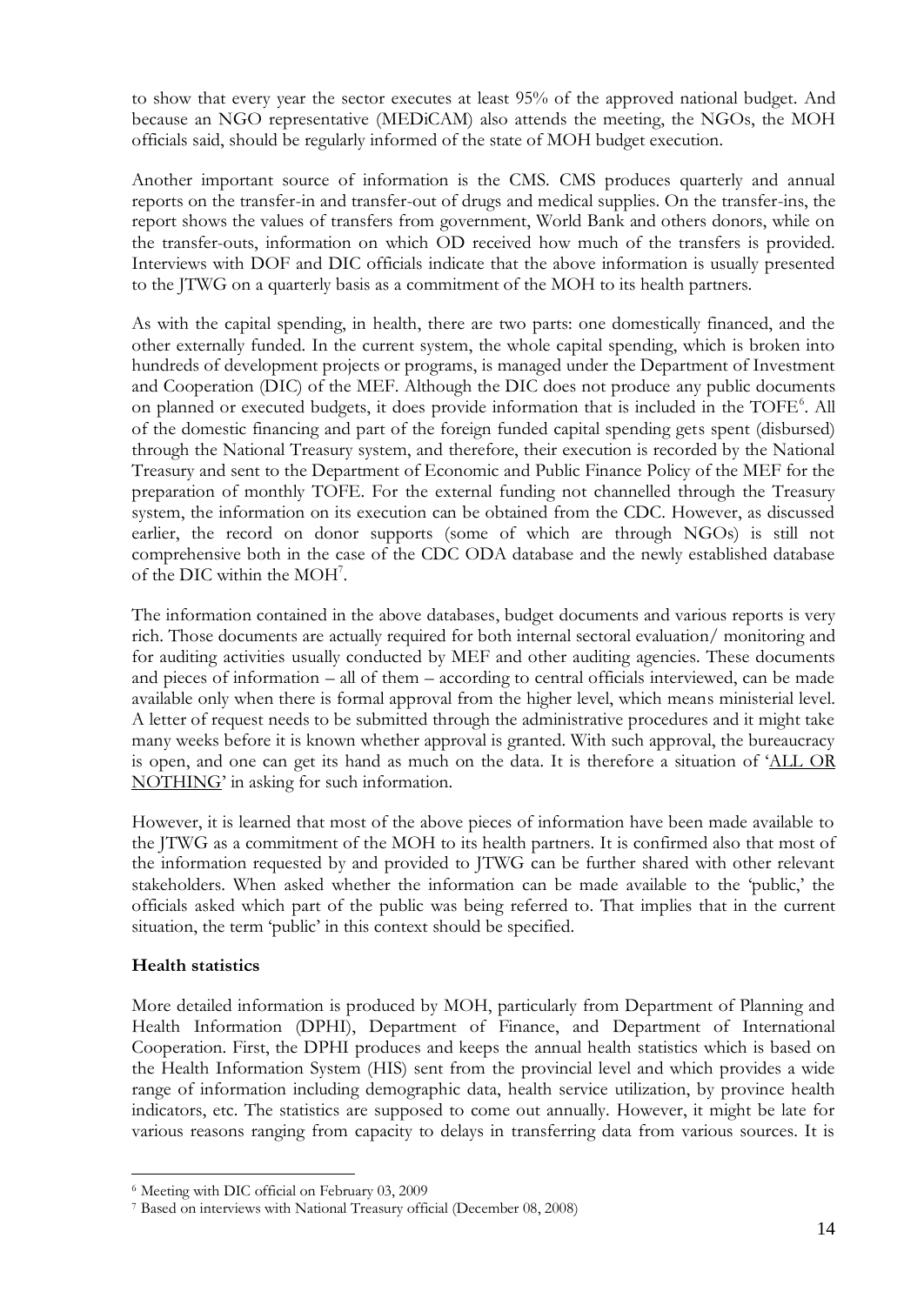learned from the interviews with MOH officials<sup>8</sup> that the Ministry of Planning is finalizing the socalled "Pre-Identification of Poor Households", which is like a census. The result from the MOP works will be used for distributing health insurance cards to households identified as being poor.

#### **On supports from donors and NGOs**

From the above discussion, quite a fair amount of information is produced on national budget for health. However, in terms of availability, it is very centralized, requiring formal request and approvals from the higher level. For information on donor/ NGO support, a different picture is found: it is fragmented. Officially, the MEF, CDC, MOP and MOH are the ones involved in coordinating donor supports. CDC has produced and regularly updated the ODA Database to keep track of the donor support for the whole government and by sector. The database has been made accessible for those interested in the topic and its quality has been constantly improving.

However, a number of areas still need further improvement. First, the ODA database is still not very user-friendly. Only those with certain knowledge of database and IT management can use it well. Second, the database depends on the information voluntarily sent by the donors. All donors are yet to be fully cooperative in this respect. Third, the database itself is still not comprehensive and accurate enough. There are problems of double-counting and inconsistent classification<sup>9</sup>.

On NGOs, there is a database at the CDC which is managed independently from the donor database. However, as the DIC officials indicated (Nov 28), the information in there still needs further improvement and more importantly, it provides mainly aggregate information, requiring that MOH set up another database to keep more detailing information on these NGOs, their activities and financial status. At the Ministry of Interior, there is also a department responsible for registering the NGOs, but even there, collaboration from the NGOs has been uneven. Another source of information is MEDiCAM who has a database on over 120 NGOs working in the health sector. This interactive database maps the presence by health sub-sector NGOs down to commune level. Only MEDiCAM members are included in the database, although this already represents the majority of health-related NGOs, and include all large NGOs.

Within the MOH, Department of International Cooperation is the one responsible for coordinating and tracking information on aid from donors and NGOs. Since early 2008, DIC, which is a young department itself, has attempted to establish a database using information provided from donors and NGOs. However, according to interviews with DIC official<sup>10</sup>, the database is still not complete as the response rate from donors and NGOs has not been sufficient. The limitation is also made clear in DIC's Report on External Assistance to Health Sector (2007-2009) dated March 2008. It is also noted that what the MOH has gotten so far on donors/ NGOs support can be quite different from that entered in the CDC database. For instance, expenditure and forecast projections for external support to the health sector indicated in the MOH filled questionnaires and disbursement and projected disbursement collected CDC database for 2007 is very different: MOH questionnaire: USD104 million compared to CDC: USD39.5 million. The database however is expected to improve as the Policy Framework and Operation Guidelines (dated August 2007) for DPs coordination continues to be implemented. The next section will discuss in more detail what can be expected if the Policy Framework is successfully rolling on.

 $\overline{a}$ 

<sup>8</sup> Meeting with MOH"s DPHI and DIC on November 12 and December 18, 2009

<sup>9</sup> For instance, as revealed during our interviews, how Project Management Unit (PMU) is defined is still not clearcut. There is a high likelihood of double counting as well given that more than one agency may have reported the existence of the same PMU. These problems have been recognized by the CDC team working on aid coordination issues and they are taking measures to address them.

<sup>10</sup> Meeting on December 18, 2009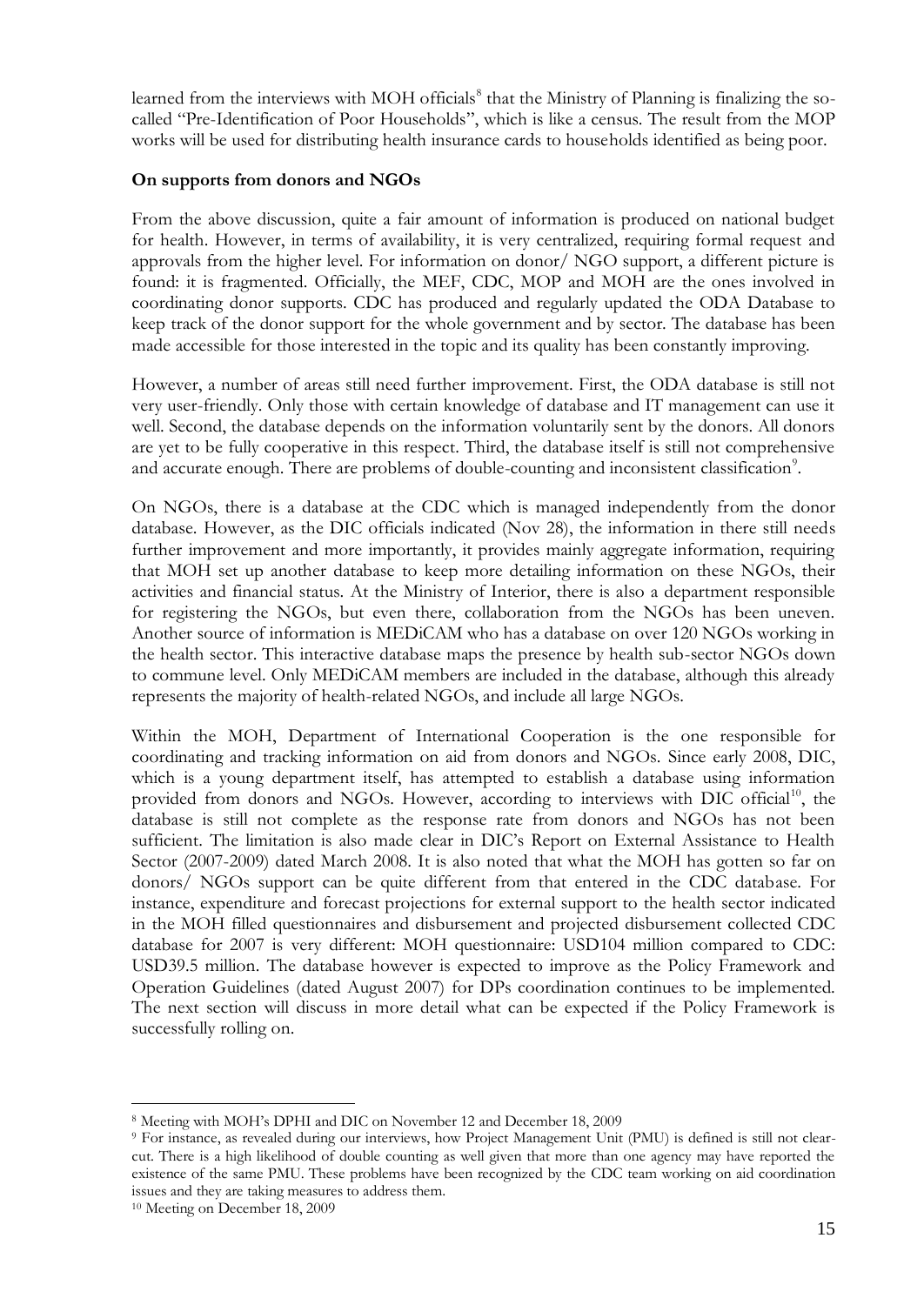#### <span id="page-24-0"></span>**6.2. Sub-national level**

 $\overline{a}$ 

Within the current health service delivery structure, sub-national level includes PHDS, ODs, RHs/HCs and community levels. Information produced at these levels with regards to sectoral performance and budget has been changing over time, reflecting the continuous reforms in the health sector as a whole. PHDS and ODs are reported to hold similar sets of budget documentation. PHDs are the highest level at sub-national level, compiling reports and statistics sent from ODs and lower levels. Those documents include<sup>11</sup>:

- **Provincial AOPs** which consists mostly of the AOPs of various ODs, RHs and HCs. Please see 5.1 on the AOPs and its preparation process. Provincial AOPs indicate the different programs and sub-programs the health sector wishes to achieve in the upcoming years, and the funding sources from (i) national budget and (ii) from alreadycommitted budget from NGOs which have plans to operate in respective provinces in the next budget year.
- AOPs, as its name suggests, assesses the implementation of the plan. The first document representing such implementation is the **Health Information System** which is produced and sent monthly from ODs no later than the  $10<sup>th</sup>$  of the following month. Such information is compiled and sent up to the MOH no later than the  $20<sup>th</sup>$ . There may be minor delays in sending the reports, however. HIS includes rich information about activities of health service provisions as covered under the AOPs.
- The HIS is more like a performance report. As with the budget implementation report, as mentioned several times already, there needs to be a distinction between that of the national budget and that of donors/NGOs. For the **national budget**, there are **monthly**  and annual reports on budget execution sent from ODs and <sup>f</sup>urther compiled to be sent to MOH. The reports cover all types of (national) budget items ranging from salary, operation and maintenance, user fees, HEF and others. It is noted that only RHs and HCs have user fees reported in their activities because they are the only two levels which are directly involved with health service deliveries. It should also be noted that in health, there is no PBB implemented at provincial level, and hence not applicable in terms of budget information.
- The **reports on drugs and medical supplies** transfers from the national level and their uses are produced quarterly and annually. Field interviews indicate that drugs and medical supplies are all procured and kept at the CMS**.** They are then transferred directly to various ODs on a quarterly basis. PHDs only keep records on those transfers. ODs are responsible for preparing quarterly reports on how those drugs and medical supplies get used and send them to be compiled and further forwarded to the MOH/CMS by PHDs. Those reports include very detailed lists of each type of drugs and supplies, together with the quantity transferred and consumed.

NGOs are very active at the sub-national level implementing their projects. In the visited provinces, most NGOs are registered with the MOH and mainly work on HIV/AIDS related issues. Given their significant contribution, it is important that NGOs activities are well coordinated and taken into account. For such purposes, a mechanism called Pro-JTWG is established so that every one or two months (depending on time availability and level of urgency), sub-national health officials headed by the PHDs can meet with all the NGOs working in the territory. The agenda is set for each meeting, and usually, a presentation is made from the government side on the execution status of the national budget. NGOs are also asked to share

<sup>11</sup> Based on interviews with a PHD on December 26, 2008 and February 20, 2009; Samples of all the documents list below can be made available.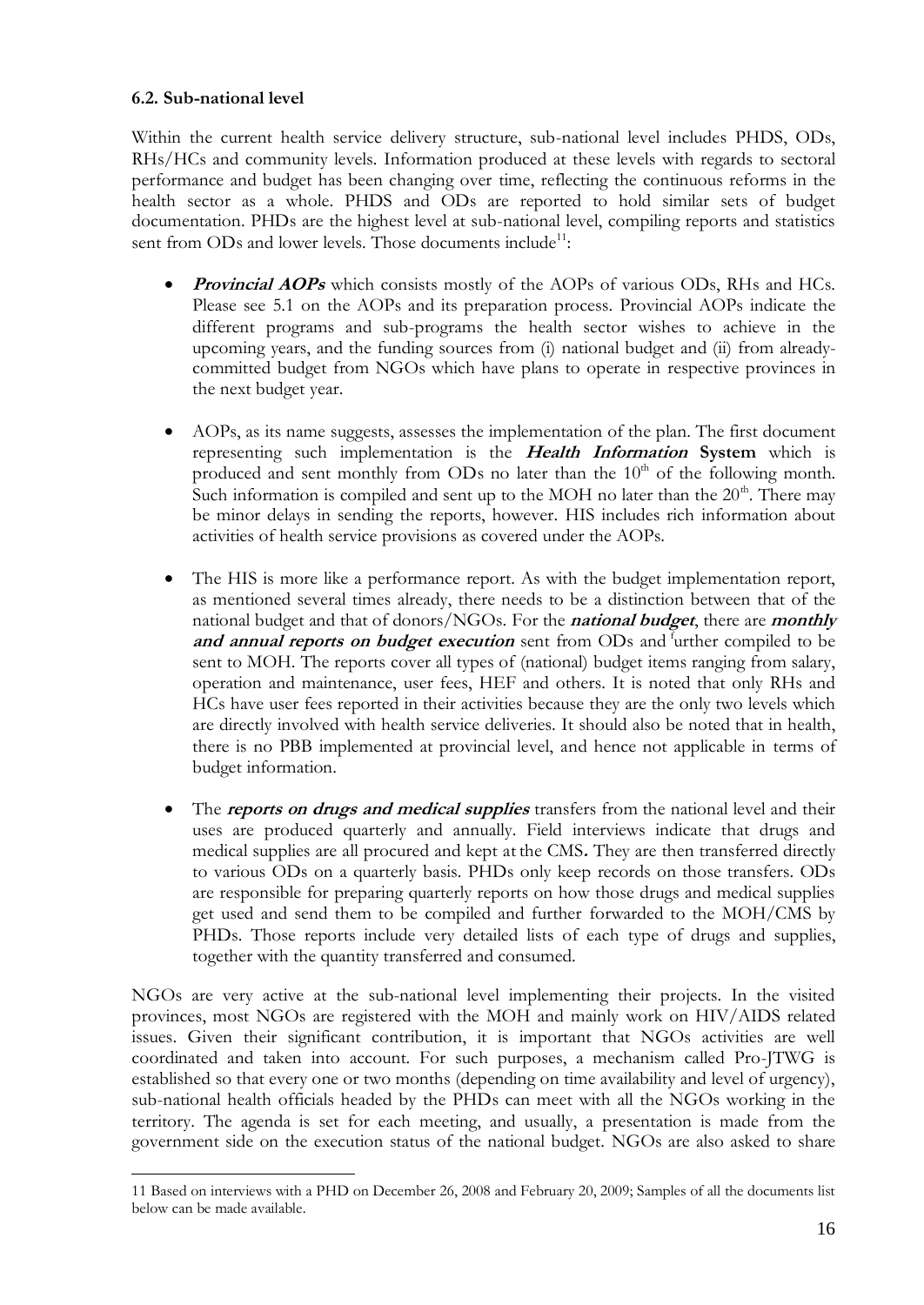their activities and budget status. However, as the PHD director indicated, some NGOs are less willing to share their budgetary status.

At the community level, HCs are the most important unit in health service delivery. Each HC is supposed to cover a population of 8,000 to 15,000 people. This means that each HC might cover the territory of more than one administrative commune depending on its population size. For each HC, an HC Support Committee is established, with a membership from 7 to 11 people including relevant commune chiefs. The Committee is supposed to be a mechanism by which commune chiefs can get information (including that on budget) about the HC and make suggestions about how people"s health needs are effectively addressed. As stated in the rules, HCs budgetary information needs to be made available to the commune chief when demanded.

As described, so much budgetary information is produced at the sub-national level. Such information however is more to meet auditing and inspection purposes by central agencies (MOH, MEF and auditing agencies) and donors; it is not intended to be shared with the so-called public although it can be made available to the local authority such as the commune chief. When asked whether the information can be made available to the public, the answer is that because the current system is very centralized in many aspects, such sharing can be made only when there is formal approval from either MOH or relevant financial agencies such as MEF. If there is such permission, sub-national level is pleased to share any information needed. In another words, it is a situation of 'ALL OR NOTHING'.

#### <span id="page-25-0"></span>**7. Budget information availability in health: Expected changes in the short and medium term**

A budgeting system in health and overall is still weak in many aspects and it is constantly changing through various reforms. Some reforms are internal to the sector, while some others are the result of wider reforms, of which the two most prominent are PFM and D&D. NGOs working on budgets in health need to keep track of these in- and outside reforms. The following are the key reforms which will have short and medium term implications on access to budget information in health.

#### <span id="page-25-1"></span>**7.1. Within health sector reforms**

**AOPs and 3YRPs:** Section 5.1 above already describes AOPs and 3YRPs. AOPs have been in implementation since 2005. However, interviews with central level indicates that AOPs still need improvement to have more comprehensive coverage of all potential funding sources. With commitments from the ministry and DPs, the AOPs/ 3YRPs have potential to become very informative sources of information, which if not made available from the National Assembly, can be requested from the MOH. The information will include both government and donors/ NGOs supports, and how they are linked to certain performance indicators. And because AOPs involve both bottom-up and top-down elements, national AOPs might become a comprehensive (including government and donors/ NGOs) source of performance and budget information for other lower levels of health operation. And although currently, the AOPs have yet to become comprehensive, they are already a resourceful document especially when used along with various monitoring and evaluation reports or forum such as the JAPR and Annual Health Congress.

**A move toward PBB and SOA**: Health sector has been selected along with education and the other five sectors to run PBB. Although PBB has been applied only to non-wage operation spending at the central level, and has only accounted for 6% in 2007and 9.6% in 2008 (Budget Law 2007/8), it is where the Cambodian health budget is heading. Another parallel move is the introduction of SOA. In a nutshell, the SOA is a performance-based service delivery agency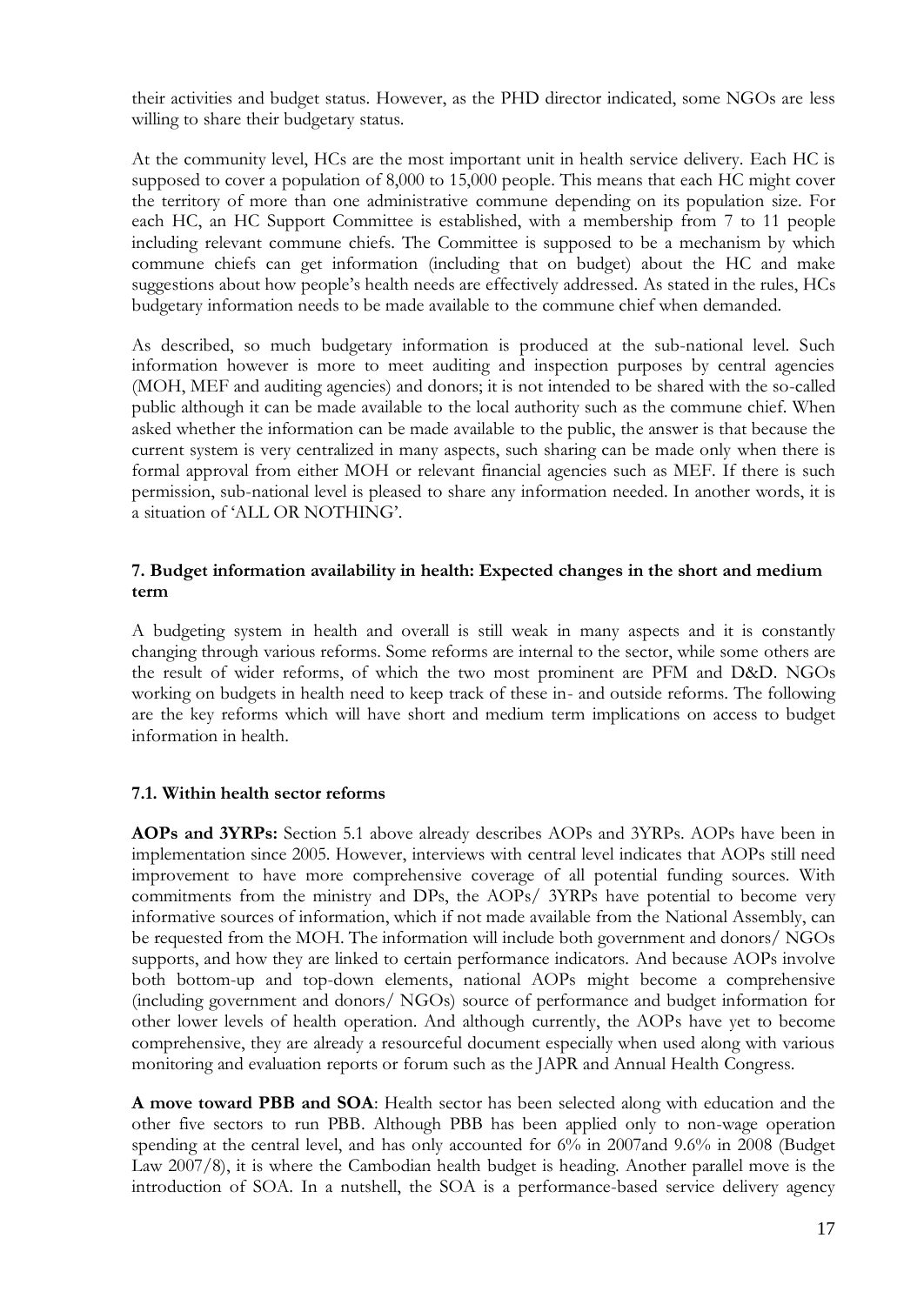whose performance is under a management contract with parent ministries. It will develop its own budget and receive financing from national budget, donors, NGOs and user fee budgets. SOA is provided by Royal Decree, therefore has a strong legal status to move forward (Royal Decree No.346 dated March 2008). The implications of the PBB and SOA are as follows. One, it will produce information which can link the input and output, an interesting topic for CSOs and the people who receive public services. Another is that PBB and SOA bring about a more decentralized budget system, unlike the current centralized one. With more decentralization, the accountability of the SOA, for instance, will not be comprised of just the vertical upward lines but also to the provincial, districts and commune councils and the people (see more below on provincial and district councils under the D&D).

**Health Information System:** In August 2008, for the first time MOH adopted the Health Information Strategic Plan (HISSP) for 2008-15. Its vision is "*availability of relevant, timely and high quality health and health-related information, evidence based policy formulation, decision-making, program implementation, and monitoring and evaluation so as to contribute toward the improved health status of Cambodian people.*" It will have 5 main components including that on resources and financing. The strategy was proposed as a response to the current health information that has been limited especially on resource availability. It is not sure when the HIS will be sufficiently developed. But it is its intention to make information systematically gathered, available to not only the policymakers, but also the public including NGOs. Updating on the progress of HIS development can be done by consulting key stakeholders including MOH"s DPHI, NIS, and some donors such as WHO and Health Metrics Networks (MOH 2008).

**MOH-DIC's Initiative and database:** As mentioned earlier, the MOH-DIC is now upgrading the new database, making it as comprehensive as possible. It also has the intention to link this database with that of the CDC. Such database, once improved, will be very useful for NGOs and those interested in donor health financing. It is likely that data will be accessible since the DIC is working closely with NGOs and donors.

#### <span id="page-26-0"></span>**7.2. From other wider reforms**

**PFM Reforms – 2008 Finance Law:** PFM reforms have the most significant implications for budget information accessibility in the health sector and overall. Prior to the adoption of the 2008 Finance Law, the budget system had been following the 1993 Finance Law, which emphasized the centralization of authority and compliance. According to the 1993 Law, budgeting was to be predominantly about internal control of the government, with the MEF and National Treasury serving as the central and dominant actors. The 1993 Law provided no provision on the role of the public in budgeting matters. By contrast, the PFM reform in general and the 2008 Finance Law in particular provide for such public and civil society participation. Article 84 of this new law states the following:

*'All execution of state revenues and expenditures shall comply with the regulations and instructions of the Minister of Economy and Finance. All records on revenues and expenditures of national and subnational administrations shall comply with the chart of accounts and budget nomenclature and all accounting and financial reports must be transparent and publicly disclosed.'* 

This new legal provision opens up the opportunity for CSOs to make their case and construct a tactic on how to be genuinely involved in the budgeting affairs of the state.

PFM Reforms – Improving government accounting system: Despite the introduction of the new Chart of Accounts and the integration of donor funded projects in the Budget Law since 2007, budget information and presentation in Cambodia is still centralized (for national budget information) and fragmented (for information on donor support) and untimely to a large extent. The reform seeks to: (i) apply COA to domestically-financed capital expenditure (so far, it is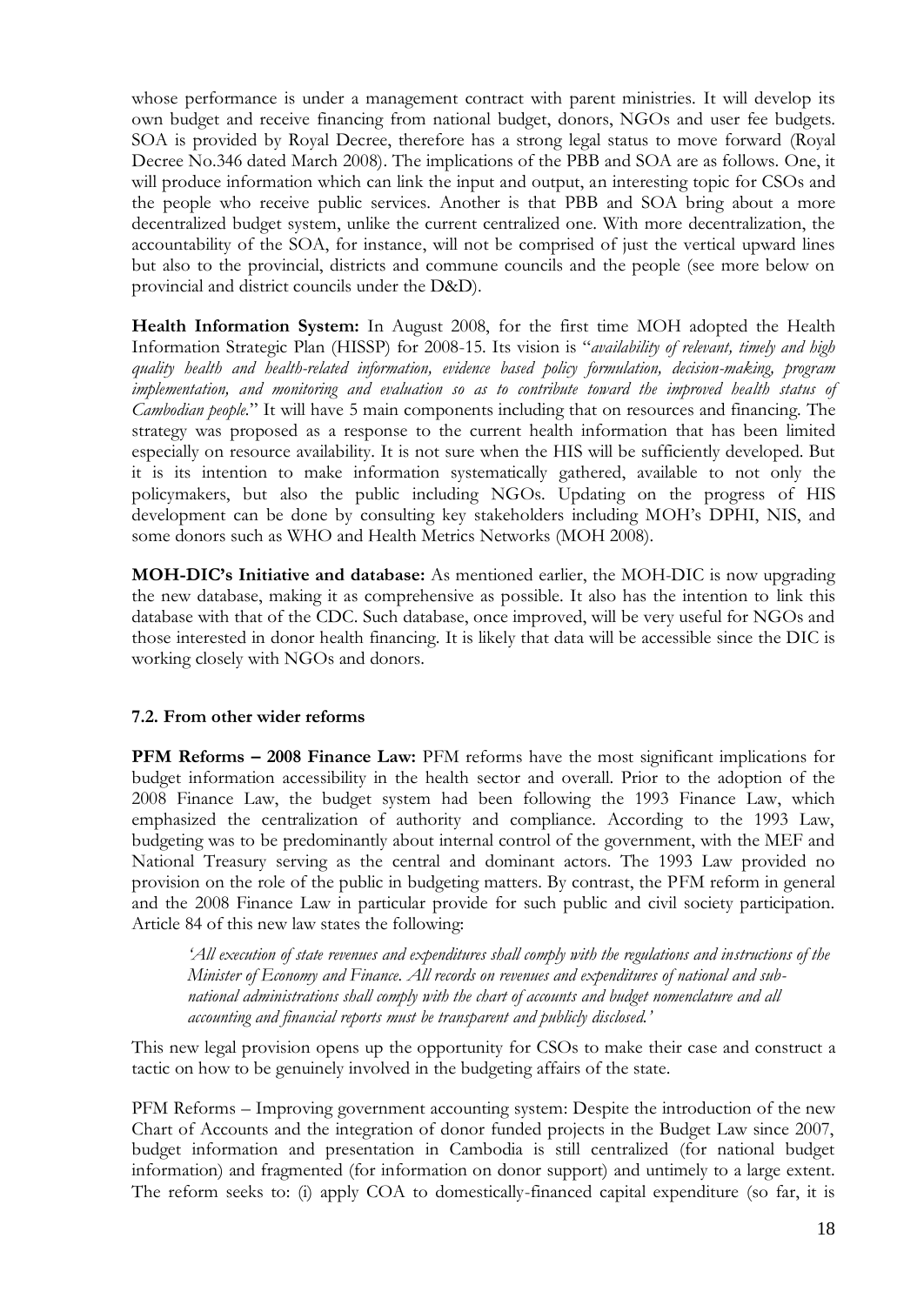applicable only to recurrent spending); (ii) provide information on not just what gets disbursed but what gets spent out of donor project accounts; (iii) reduce delay in the preparation of TOFE; (iv) fully implement computerization within the treasury system; (v) introduce FMIS to some entities by 2011; and (vi) lay down more detailed classification of budgets by province and deconcentrated agencies<sup>12</sup>. Together with the provisions of the 2008 Finance Law, these reforms will effectively grant CSOs greater access to a more comprehensive and disaggregated budget data at the central level and sub-national level.

**D&D Reforms:** D&D reform is government-wide. With the Organic Law adopted (May 2008) and public support from the Prime Minister himself, the reform will go forward. A national program is being drafted for implementation for the next ten years (2010-2019). The reform will affect various sectors including health and the way public services are delivered through more democratic/ participatory elements. In May 2009, provincial, capital, districts and municipal councils will be elected (indirectly by commune councillors). The council will have a unified administration and budget. The budget is required to be available to the public, and covers various de-concentrated agencies, according to the Organic Law and the draft Law on Financial Management of the Sub-National Administration.

 $\overline{a}$ 

<sup>12</sup> See Lienert, I., J. Helis, et al. (2008). Cambodia: Improving government accounting. Phnom Penh, IMF.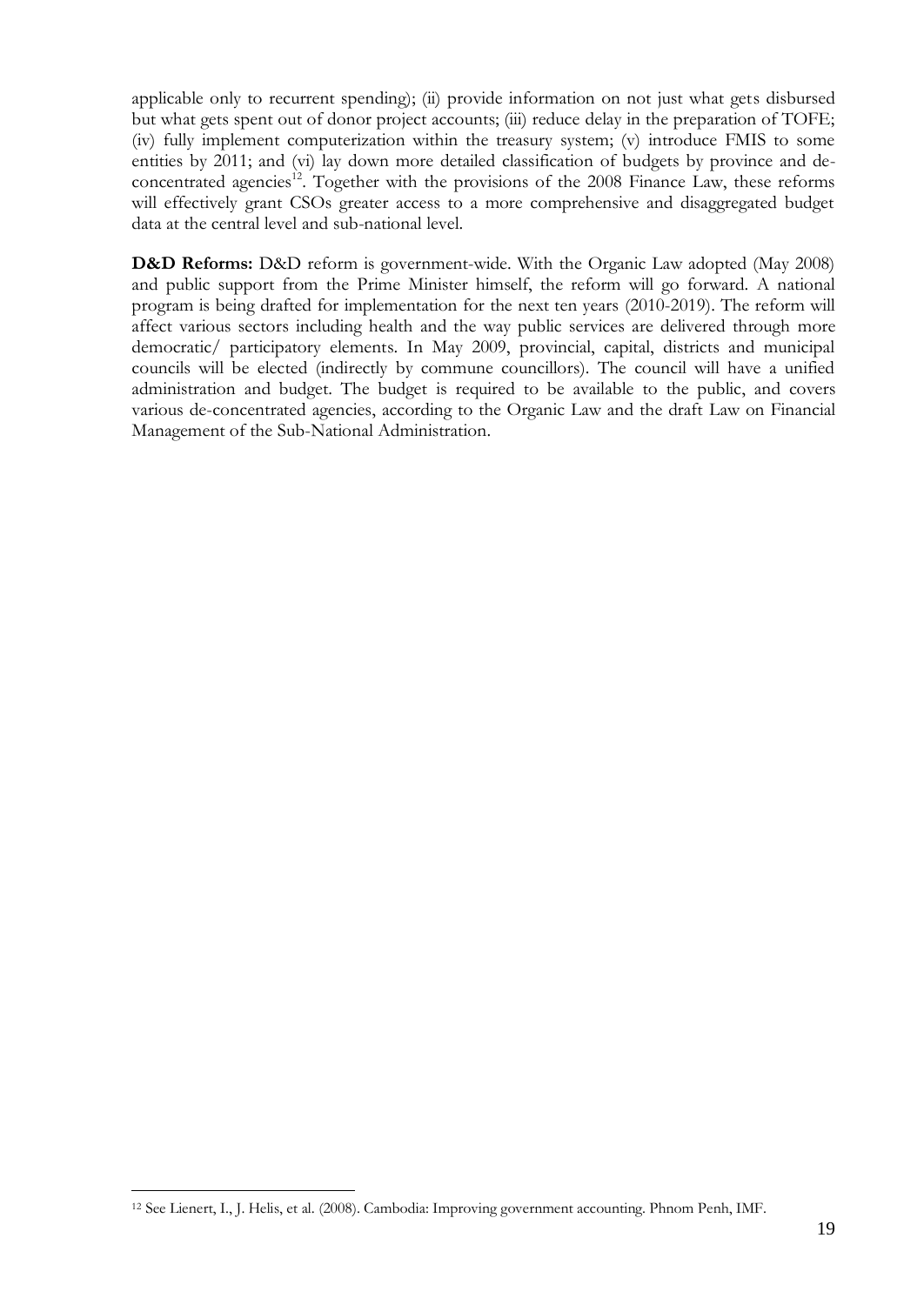#### <span id="page-28-0"></span>**8. Conclusion and recommendations**

The report concludes that the issue of budget information availability in health is not as straightforward as one might think; it is not just a matter of legal provision, but practice, and not just of the government, but of many donors and NGOs; and it is not static, but changing over time, requiring that interested NGOs keep constant updates and adjustments in the strategy they use to obtain information and influence decisions. But with reforms going on, budget information in health (and government-wide) will be made available, presenting a big opportunity for CSOs working in this area.

The report recommends that interested CSOs need to adopt certain tactics and form necessary partnerships to acquire sufficient data, especially given the fragmented nature of the current system. The tactics need to be designed for immediate, medium and long term, and they need to reflect changes resulting from various reforms.

#### <span id="page-28-1"></span>**8.1. For immediate term**

*Better uses of JTWG and P-TWG mechanisms to access health budget execution data.* Information on sectoral performance and budgets in the health sector have been very detailed, especially if one can access the monthly, quarterly and annual reports produced within health sector itself. As a matter of rule, however, those detailed pieces of information can be made available to NGOs only with formal approval from the high level (e.g. MOH and MEF). That said, with the intention to improve partnership with donors and NGOs, the government has been committed to sharing budget information using the national JTWG and Pro-JTWG mechanism. As part of the wider decentralization, information sharing has also been encouraged with commune authority through the HC Support Committee forum. MEDiCAM is said to have been representing NGOs in the JTWG mechanisms, and hence gaining access to updated information on state budget implementation and others. Also, as the leading NGO in health sector, MEDiCAM is also holding a lot of information on peer NGOs activities. Therefore, for the immediate term, in order to ensure better access to information on national budget and donors/ NGOs support, NGOs should be better coordinated and better use the existing JTWG mechanisms.

*Establish formal relationship with MOH:* To compliment the JTWG mechanism, NGOs should coordinate and agree among themselves to formalize their relationships with the MOH in getting budget information on a regular basis. As experience has shown, bureaucratic layers at the MOH might be too long and time consuming if a letter requesting approvals from the Minister or Secretary of State is submitted every time an NGO wishes to get any piece of health budget information. It would be more effective if something like a Memorandum of Understanding (MOU) is established between the NGOs group and the MOH in relation to this budget information accessibility issue.

#### <span id="page-28-2"></span>**8.2. For medium and long term**

Given the ever changing planning and budgeting process in health sector as well as the ongoing PFMRP and D&D, NGOs attempting to be informed and involved with budgeting issues in the health sector need to consider the following:

*Getting regular updates on the progress of key reforms both within health and cross-cutting.* In the next three to five years, relevant NGOs should ensure regular and proper updates on the improvement of AOPs, MTEF and the use of SOA within health. These reforms will bring changes to the ways health services are delivered and hence the way budget is structured and reported. How PBB is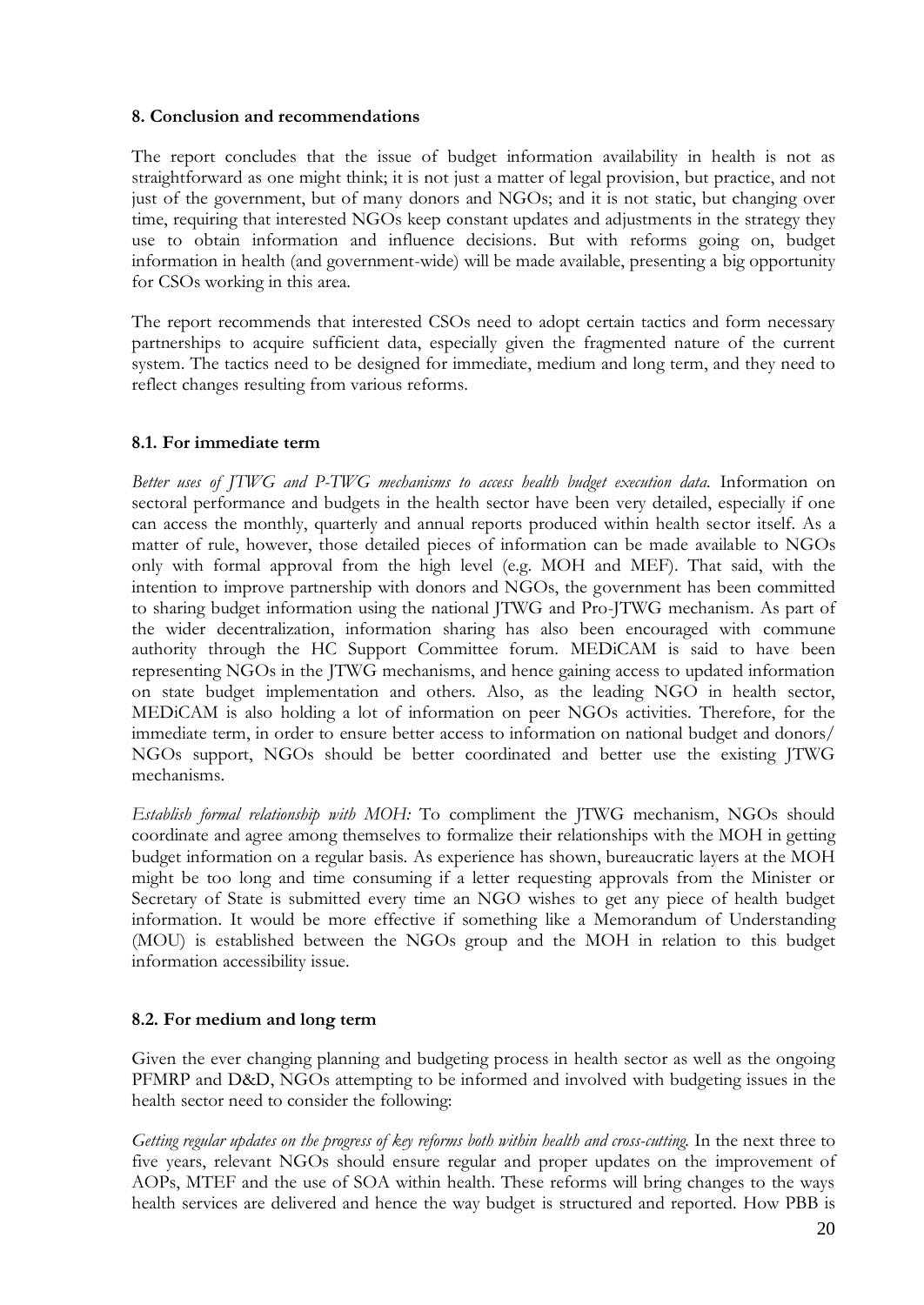expanded and its management is changed should also be an area to watch. In parallel, PFMRP activity on improving public accounting should be regularly observed. Regular contact with leading donors on the PFM including the World Bank and IMF and membership in the PFMRP Technical Working Group will help.

*Building on 2008 Public Finance Law provision on the need to share budget information publicly*. The 2008 Public Finance Law provides that budget information needs to be made publicly available. This is in contrast to the 1993 Law which was completely silent on the role of the public on budgeting matters. However, a lot more needs to be done to put the 2008 Law into operation. But that is the starting point for NGOs trying to promote access to public information. This topic should be raised in several Government-Donors-NGOs forums such as the JTWG, the Consultative Group (CG)/Cambodia Development Cooperation Forum (CDCF) and others.

*Paying more attention to the D&D*. With the Organic Law coming out in mid-2008, the D&D is introducing deep but gradual reform on the way public services are provided and resources allocated and managed. There will be provincial and district councils in May 2009. The Council will be a representative of all de-concentrated line departments. Although the budget will only be transferred gradually to the sub-national level, with the reform, the budgeting system will be less and less centralized. The Organic Law and the draft Law on Sub-national Finance provide that the council budget needs to be made publicly available. This might mean that in terms of budget information accessibility, NGOs and people alike need only to deal with each council. This is much more convenient than having to put a formal request through the central ministry hierarchy. The council will also bring various NGOs and donor projects under one umbrella, although this will take time.

Finally, this report has shown that ensuring and promoting access to budget information in health (and also in other sectors) is not something that is limited to the sector alone, nor is it a task which requires action one time only. It is a cross-cutting task, requiring understanding, regular updating and partnership with various agencies and a number of mechanisms. Also, one does not need to re-invent the wheel, e.g. creating new mechanisms, etc; instead, s/he should try to strengthen and compliment what is already in place. Looking into the near future, the prospect for access to budget information in the sector is even better – stronger legal base to push the agenda forward and substantial amount of commitment from the Government and donors/ NGOs alike to strive for better cooperation.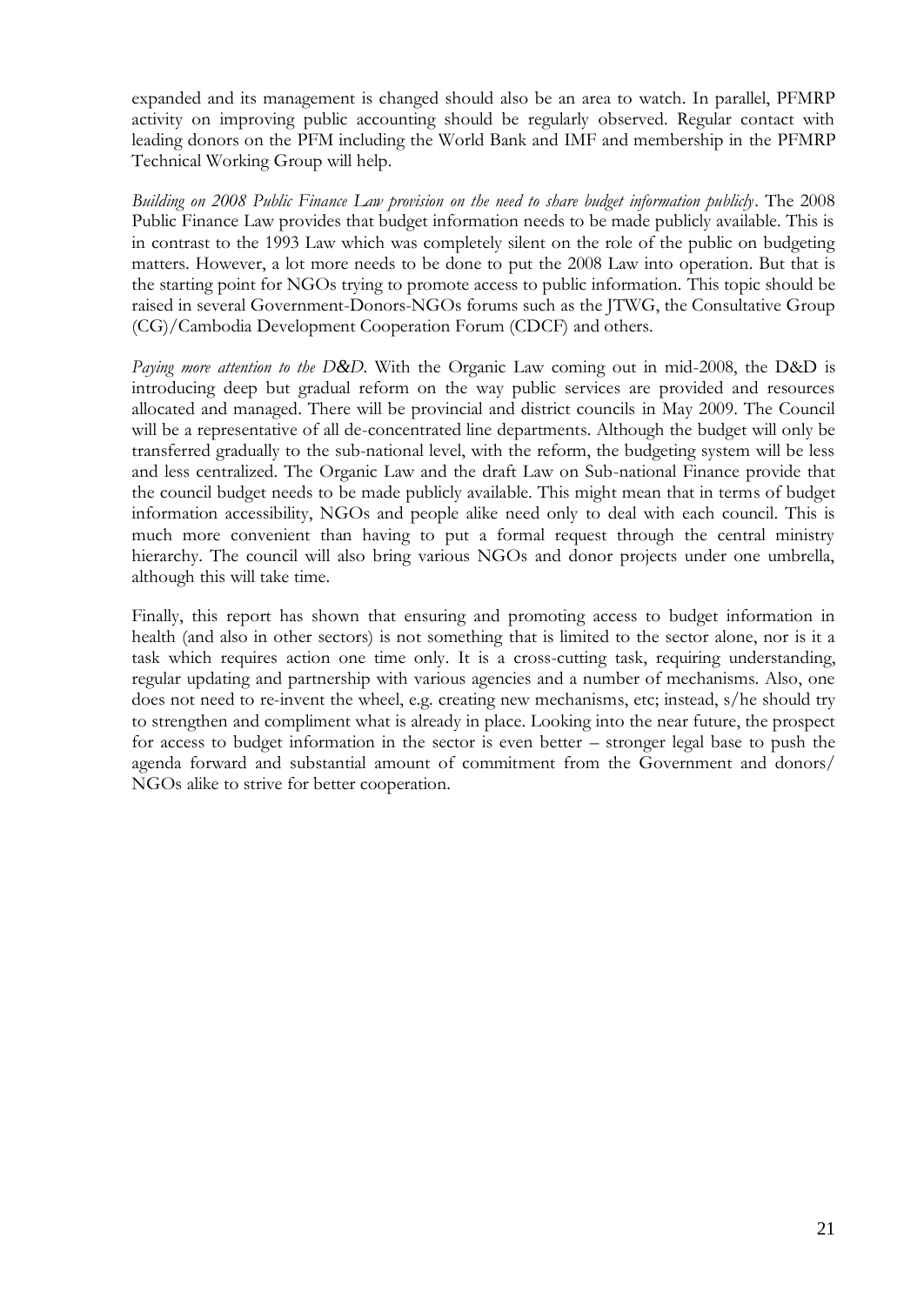#### <span id="page-30-0"></span>**References**

Lienert, I., J. Helis, et al. (2008). Cambodia: Improving government accounting. Phnom Penh, IMF.

MOH (2008). Health Information system Strategic Plan 2008-15. Phnom Penh, MOH.

MOH (2008). Health Sector Strategic Plan 2 (HSP2).

MOH (2008). Report on external assistance to health sector 2007-09

MOH (2008). Strategic Framework for Health Financing 2008-15. Phnom Penh, MOH.

Ortendahl, C., M. Donoghue, et al. (2007). Health Sector Review (2003-07). Phnom Penh, MOH/hlsp.

RGC (1993). Law on public financial system.

RGC (2008). Law on public financial system.

World Bank (2008). Program appraisal for Second Health Sector Support Program. Phnom Penh, The World Bank.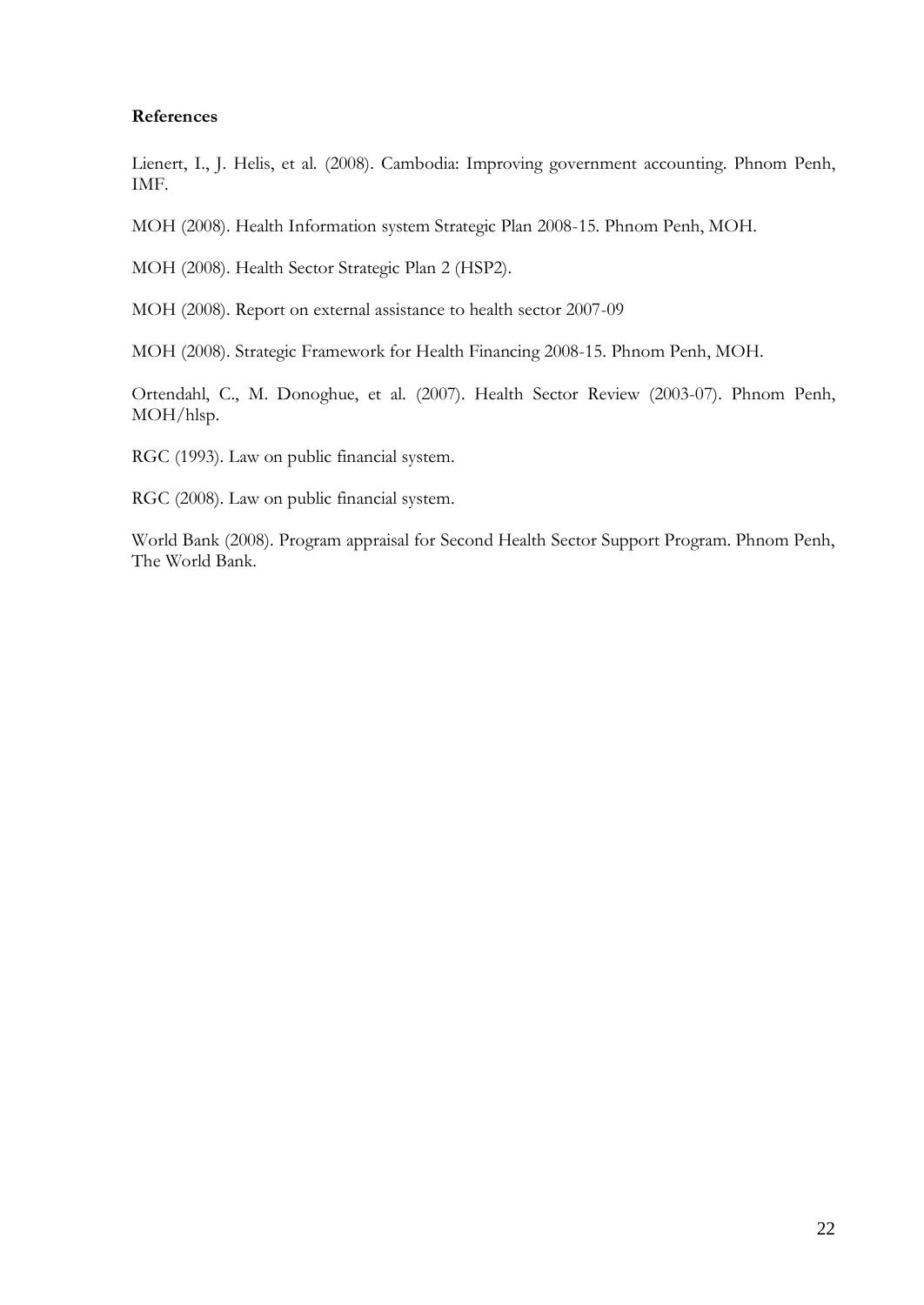<span id="page-31-0"></span>**Annex 1: Flow of information and documents produced by different levels and institutions** 



#### Legends

- Information flow
- Organizational structure
- Producing information/ document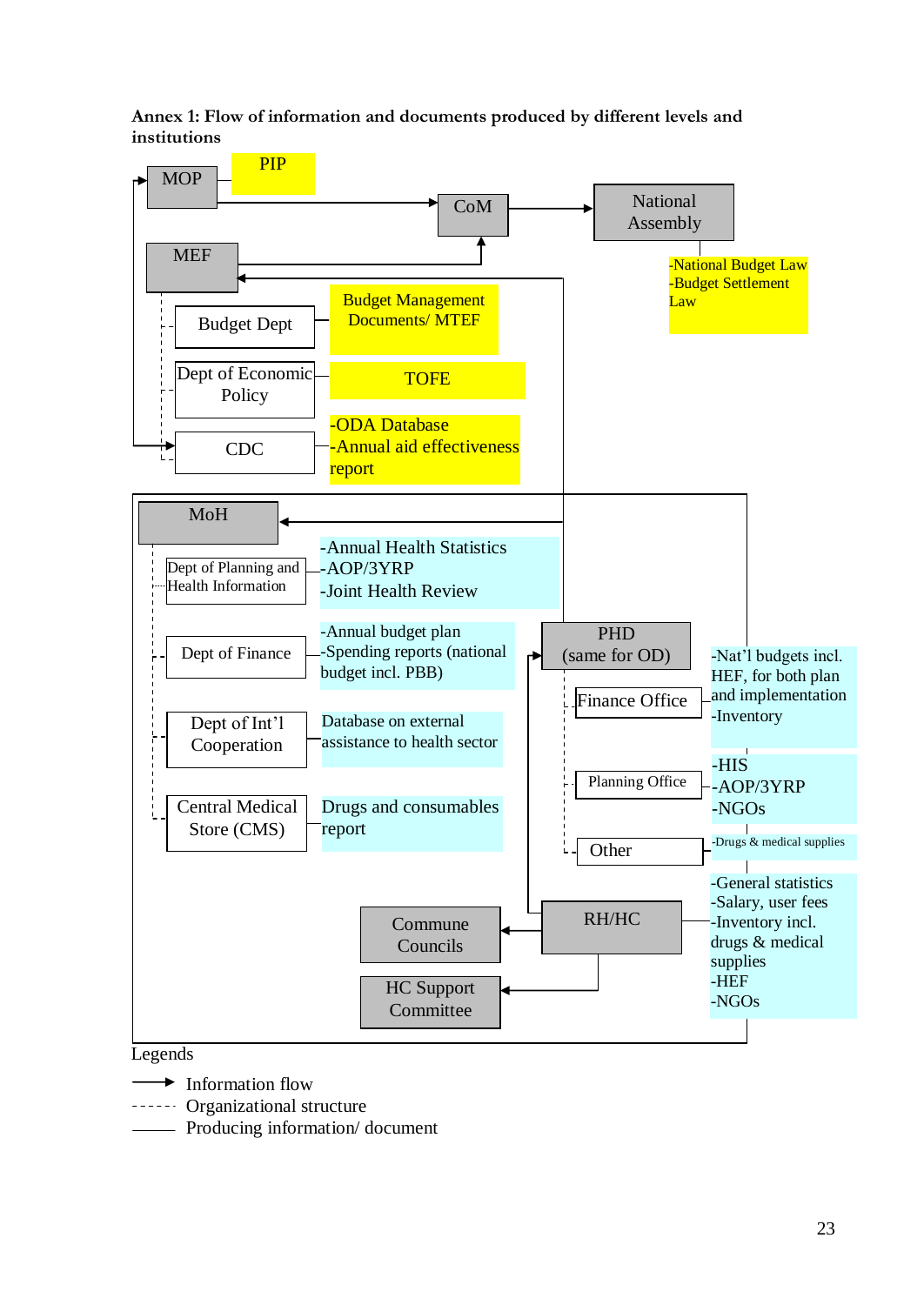| <b>Institutions</b>                    | Documents and time of publish                                                                                                                                                                                           | Relevant info                                                                                                                                                                                                              | Availability                                                                                                                            |  |  |
|----------------------------------------|-------------------------------------------------------------------------------------------------------------------------------------------------------------------------------------------------------------------------|----------------------------------------------------------------------------------------------------------------------------------------------------------------------------------------------------------------------------|-----------------------------------------------------------------------------------------------------------------------------------------|--|--|
| i. On national budget                  |                                                                                                                                                                                                                         |                                                                                                                                                                                                                            |                                                                                                                                         |  |  |
| <b>RGC</b>                             | ច្បាប់ស្តីពីហិរញ្ញវត្ថុ<br>National Budget Law:<br>Annually;<br>Available by Dec of previous year                                                                                                                       | -Rationale supporting the<br>budget<br>-Key budget regulations<br>issued during the year<br>-Approved allocated<br>revenue and spending<br>(recurrent, program, and<br>capital) and by central<br>versus provincial levels | -Available; no formal<br>request needed; not-<br>time consuming;<br>-Contact the National<br>Assembly, the Senate or<br><b>MEF</b>      |  |  |
|                                        | ច្បាប់ទូទាត់ថវិកា<br><b>Budget Execution Law:</b><br>Not regularly adopted; can be two<br>years late                                                                                                                    | -Approved budget<br>execution for all the<br>approved revenue and<br>spending                                                                                                                                              | -Available; no formal<br>request needed; not<br>time-consuming;<br>-Contact the National<br>Assembly, the Senate or<br><b>MEF</b>       |  |  |
| <b>MEF</b>                             | Four detailed volumes on National<br>Budget Law, including:<br>-Vol 1: The National Budget Law<br>-Vol 2: Budget for central ministries<br>-Vol 3: Budget for provincial LDs<br>-Vol 4: Budget for salakhet<br>Annually | -All information<br>included in the national<br>budget law (above)<br>-Detailed information on<br>ministry budget<br>allocation by economic<br>functions, by province<br>and details on each<br>province                   | -Available; no formal<br>request needed; not<br>time-consuming but<br>might need to be<br>bought<br>-Contact MEF's Budget<br>Department |  |  |
|                                        | ការអនុវត្តន៍ថវិការដ្ឋ<br>State Budget Implementation<br>(TOFE): Monthly and annually;<br>might be late up to more than one<br>month                                                                                     | -Showing budget<br>execution by month, by<br>sectors, and by projects                                                                                                                                                      | -Publicly available; no<br>formal request needed;<br>but might need to be<br>purchased from the<br><b>MEF</b>                           |  |  |
| <b>MOP</b>                             | ផែនការអភិវឌ្ឍន៍យុទ្ធសាស្ត្រជាតិ 0៦-90<br>National Strategic Development Plan<br>(NSDP) 2006-10                                                                                                                          | -Indicating sectoral<br>priority, indicators and<br>resource requirement for<br>the period.                                                                                                                                | -Publicly available from<br><b>MOP</b>                                                                                                  |  |  |
|                                        | កម្មវិធីវិនិយោគសាធារណ:<br>Public Investment Programmes (PIP) -<br>Annually                                                                                                                                              | -3 year rolling plan of<br>public investment, detailing<br>projects by sectors and<br>years                                                                                                                                | -Publicly available; no<br>formal request needed; but<br>might need to be<br>purchased                                                  |  |  |
| $\overline{MOH}$ – Dept<br>of Planning | ស្ថិតិសុខាភិបាល<br>Annual Health Statistics<br>Annually                                                                                                                                                                 | -Detailed information on<br>progress on key indicators<br>in health                                                                                                                                                        | -Publicly available; no<br>need for formal approval                                                                                     |  |  |
|                                        | ដែនការប្រតិបត្តិការណ៍ និងដែនការរំកិល ៣<br>ឆ្នាំ<br>AOPs and 3YRPs                                                                                                                                                       | -National aggregate<br>information on program<br>and non-programs                                                                                                                                                          | -Publicly available; no<br>need for formal approval                                                                                     |  |  |

## <span id="page-32-0"></span>**Annex 2: Budget document availability at national level**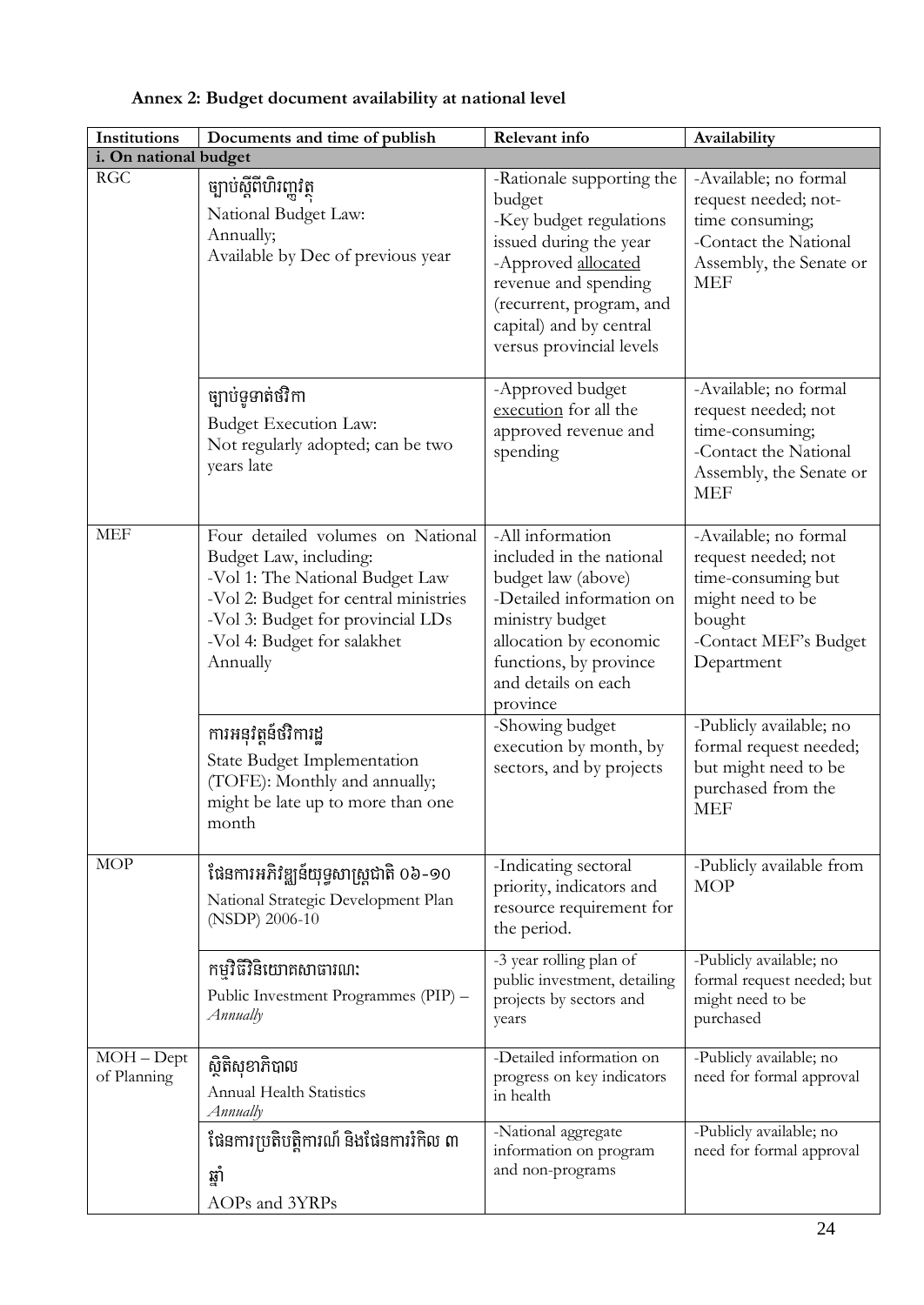|                                                        | របាយការណ៍វាយតំលៃរូមលើវិស័យសុខាភិបាល<br>Joint Health Review,<br>Annually                                                                                        | -Annual review against the<br>indicators set forth in the<br><b>AOPs</b>                                                                                                                                      | -Publicly available; no<br>need for formal approval                                                                                          |
|--------------------------------------------------------|----------------------------------------------------------------------------------------------------------------------------------------------------------------|---------------------------------------------------------------------------------------------------------------------------------------------------------------------------------------------------------------|----------------------------------------------------------------------------------------------------------------------------------------------|
| $MOH - Dept$<br>of Finance                             | ស្បៅវិភៅថវិកាប្រចាំឆ្នាំ<br>Annual Budget Plan<br>Annually                                                                                                     | -National budgets broken<br>by programs, sub-<br>programs, and then by<br>budget chapters and sub-<br>chapters                                                                                                |                                                                                                                                              |
|                                                        | របាយការណ៍ស្តីពីស្ថានភាពចំណាយប្រចាំខែ.<br>ប្រចាំត្រីមាស និង ប្រចាំឆ្នាំ<br>Reports on spending<br>Monthly, quarterly, and annually                              | -Detailed information on<br>national and provincial,<br>HEF, PBB, userfees                                                                                                                                    | -Can be made available to<br>NGOs through JTWG                                                                                               |
| MOH-CMS                                                | តារាងសរុបចំណូល ចំណាយឱសថប្រចាំខែ និង<br>ឆាំ<br>Drugs and consumables report<br>Quarterly and annually                                                           | -Detailed on transfers in,<br>outs, types of<br>drugs/supplies, sources of<br>transfers and destinations<br>of transfers                                                                                      |                                                                                                                                              |
|                                                        | ii. On financing and supports from donors and NGOs                                                                                                             |                                                                                                                                                                                                               |                                                                                                                                              |
| <b>CDC</b>                                             | មូលដ្ឋានទិន្និន័យជំនួយបរទេស<br>ODA database<br>No required timeline                                                                                            | -All donor supports by<br>sectors, years and<br>provinces and<br>disbursements into each<br>projects (but not what is<br>spent out of the project)                                                            | -Publicly available; no<br>formal request needed;<br>-Information from the<br>database is used to<br>prepare Aid<br>Effectiveness every year |
| $MOH - Dept$<br>of Inter-<br>national co-<br>operation | មូលដ្ឋានទិន្នន័យស្តីពីជំនួយមកពីខាងក្រៅចំពោះ<br>ិវិស័យសុខាភិបាល (ស្ថិតក្នុងការរៀបចំ)<br>Database on external assistance to<br>health sector (under development) | -Number of donors and<br>NGOs supports (activities,<br>financing, locations, etc)<br>and expenditure forecast by<br>program areas and broad<br>line items (TA, capital, and<br>recurrent costs) <sup>13</sup> | -Can be made available to<br>NGOs through JTWG                                                                                               |

 $\overline{a}$ 

<sup>&</sup>lt;sup>13</sup> According to MoH's Report on External Assistance to Health Sector (2008)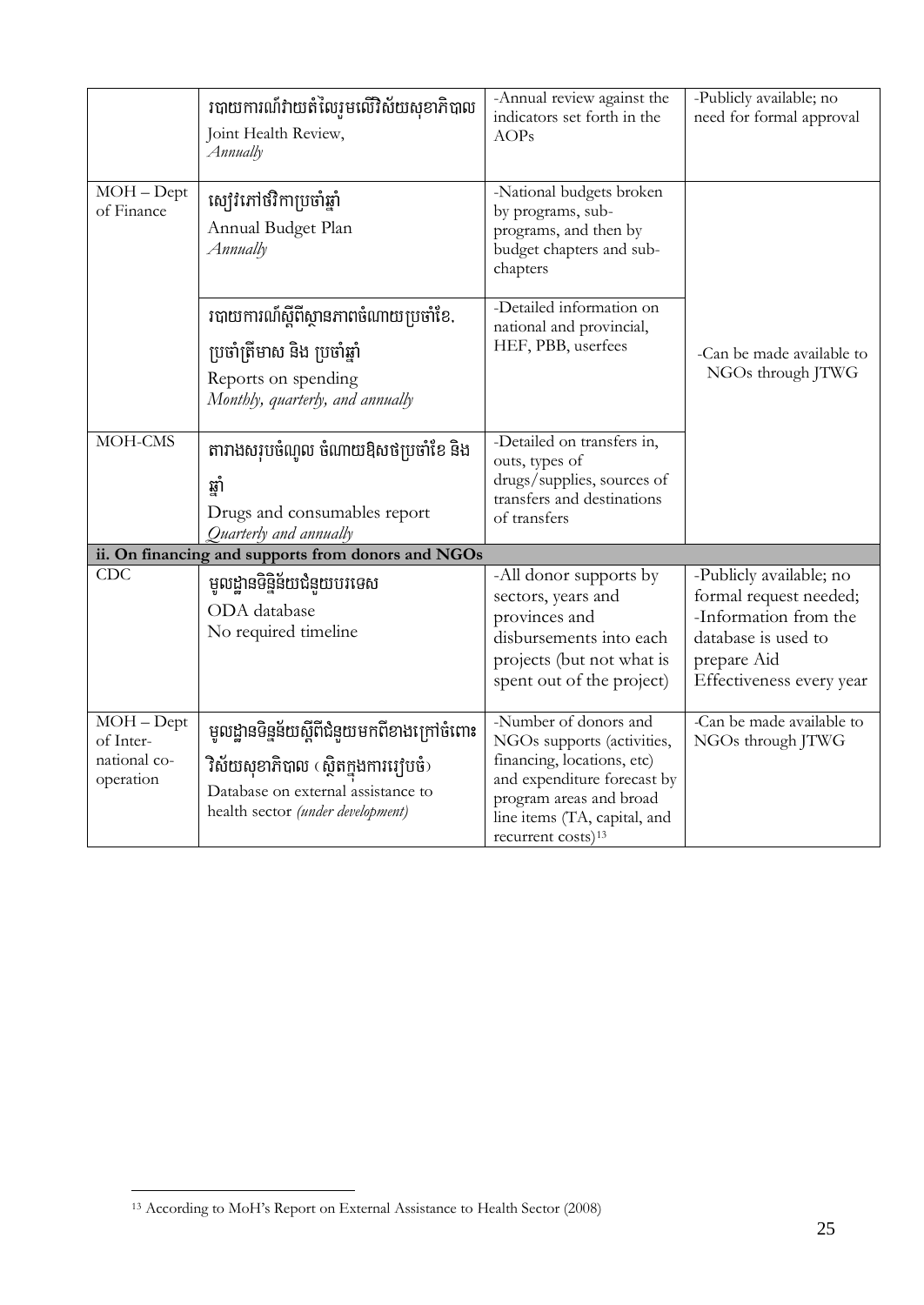| Types of                                   | Documents and time of                                                                                                                         | <b>Relevant information</b>                                                                                                                                                                                                                                                                                                                                                                                                                                                                                                                          | Availability                                                                              |  |  |
|--------------------------------------------|-----------------------------------------------------------------------------------------------------------------------------------------------|------------------------------------------------------------------------------------------------------------------------------------------------------------------------------------------------------------------------------------------------------------------------------------------------------------------------------------------------------------------------------------------------------------------------------------------------------------------------------------------------------------------------------------------------------|-------------------------------------------------------------------------------------------|--|--|
| information<br>publication<br>PHDs and ODs |                                                                                                                                               |                                                                                                                                                                                                                                                                                                                                                                                                                                                                                                                                                      |                                                                                           |  |  |
| Sectoral<br>performance                    | របាយការណ៍សកម្មភាពប្រចាំខែ និងឆ្នាំ<br><b>HIS</b><br>Monthly, annually                                                                         | -Very detailed on general<br>situation and key health<br>indicators for the<br>provinces broken down by<br>OD                                                                                                                                                                                                                                                                                                                                                                                                                                        | -Can be made<br>available to NGOs<br>through Pro-JTWG-<br>H and sub-national<br>authority |  |  |
| Operational<br>plan and<br>budget          | ដែនការប្រតិបត្តិសុខាភិបាល<br>Annual Operation Plans (AOPs)<br>Annually                                                                        | -General health situation in<br>the province and<br>administrative structure<br>-3YRPs for the province<br>-Activity plan by the four<br>programs and sub-<br>programs together with<br>indicators and<br>implementing agencies,<br>-Detailed budgeting for<br>each program and sub-<br>program, indicating total<br>budget plan in riels, US<br>dollars, national budget<br>share, user fees, and by<br>donors (e.g. HSSP, Global<br>Fund, multilateral, bilateral<br>and NGOs)                                                                     |                                                                                           |  |  |
| National<br>budget                         | -Budget plan already included in<br>the AOPs (see above). Also see<br>the MEF's annual budget<br>publication (vol. 3))<br>$-A$ <i>nnually</i> | -Detailed budget plan<br>broken down by chapters<br>and sub-chapter of<br>spending, and is intended<br>for programs or non-<br>activities.                                                                                                                                                                                                                                                                                                                                                                                                           |                                                                                           |  |  |
|                                            | ស្ថានភាពចំណូលចំនាយថវិកាប្រចាំខែ និង<br>ប្រចាំឆ្នាំ<br>Status of monthly and annual<br>spending and revenues<br>Monthly and annually           | -Spending in the month<br>-Accumulated amount and<br>percentage of annual<br>budget execution<br>-Break-down by ODs,<br>RHs, and HCs<br>-Break-down by budget<br>chapters including revenue<br>(user fees) and spending by<br>Chapter 60 (both by<br>advance and direct<br>transfers), 61, 62, 63, 64<br>(including staff number<br>and unit costs and special<br>incentives), 65 and their<br>sub-chapters.<br>-Information on donors and<br>NGOs supports might also be<br>included here depending on its<br><i>availability from those</i> $NGOs$ |                                                                                           |  |  |

## <span id="page-34-0"></span>**Annex 3: Budget document availability at sub-national level**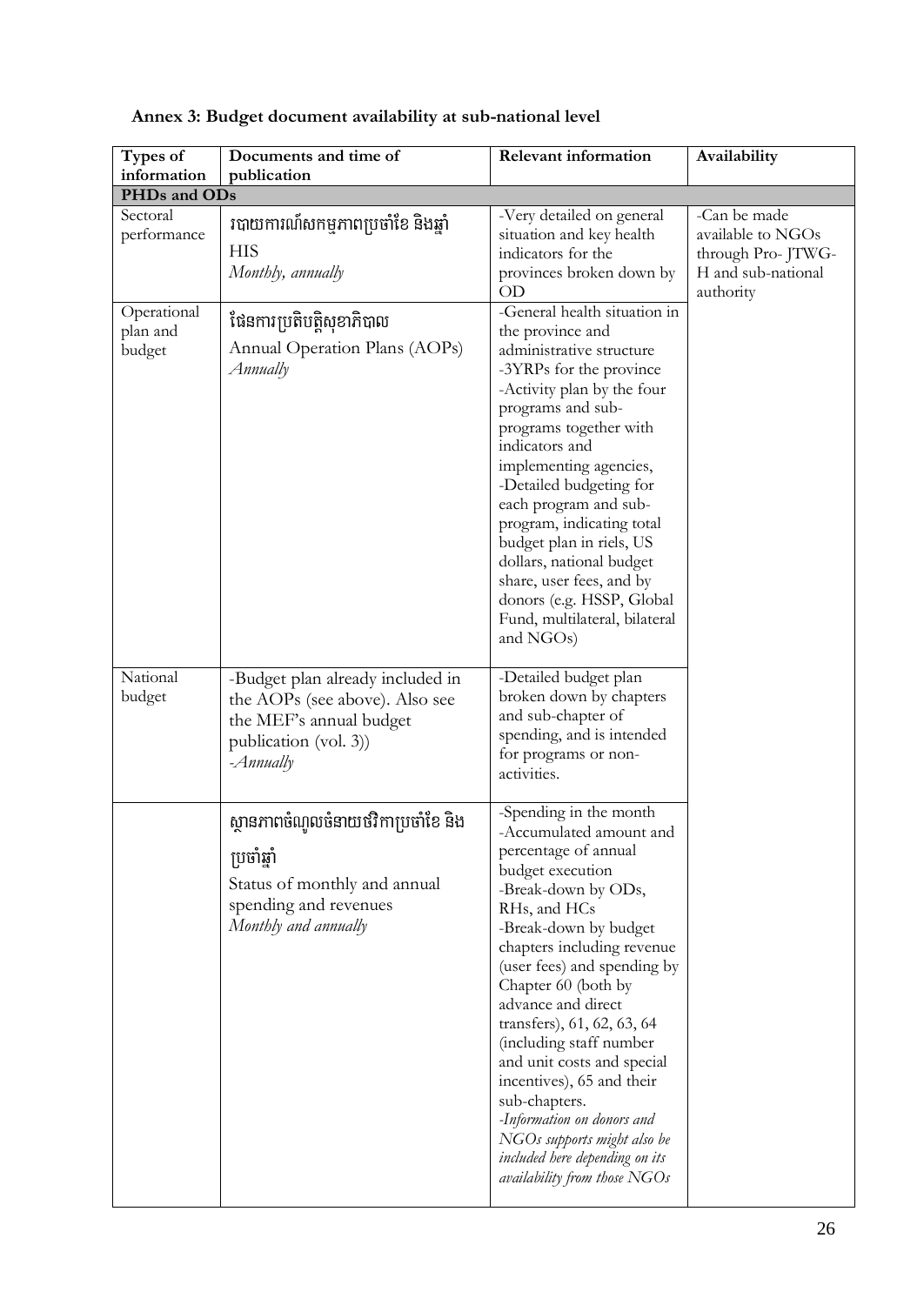| <b>HEF</b>                        | របាយការណ៍ប្រចាំត្រីមាសពីការបង់ថ្លៃជួស<br>ដល់អ្នកជំងឺក្រីក្រ<br>Quarterly report on HEF<br>Quarterly                    | -Detailed information on<br>HEF spending broken by<br>ODs, name of patients,<br>their respective HEF<br>payment, date of payment,<br>types of services paid.                                                                                               |                                                                              |
|-----------------------------------|------------------------------------------------------------------------------------------------------------------------|------------------------------------------------------------------------------------------------------------------------------------------------------------------------------------------------------------------------------------------------------------|------------------------------------------------------------------------------|
| Drug and<br>medical<br>supplies   | របាយការណ៏ចំណូលចំណាយឱសថសំភារ:<br>បរិក្ខារពេទ្យ<br>Drugs and consumables<br>consumption report<br>Quarterly and annually | -Detailed information on<br>drugs and medical supplies<br>transferred in and<br>consumed, broken by<br>ODs. For each OD, it is<br>shown by type of<br>drugs/supplies, remaining<br>transfers-in from CMS and<br>locally procured,<br>consumed and balance. |                                                                              |
| Donor/<br><b>NGOs</b><br>projects | របាយការណ៍ប្រជុំក្រុមការងាររួមថ្នាក់ខេត្ត<br>Report on Pro-JTWG<br>Monthly and quarterly                                | -Number of NGOs<br>attending, their activities,<br>and sometimes on their<br>budgets                                                                                                                                                                       |                                                                              |
| HCs/RHs                           |                                                                                                                        |                                                                                                                                                                                                                                                            |                                                                              |
| General<br>statistics             | របាយការសកម្មភាពប្រចាំខែ / ឆ្នាំ<br>Monthly and annual performance<br>report                                            | -Number and types of<br>patients treated or visits                                                                                                                                                                                                         | -Can be made<br>available to NGOs<br>through Pro-JTWG-<br>H and sub-national |
| General<br>budget<br>information  | របាយការណ៏វិភាគចំណូល-ចំណាយ<br>Report on revenue-spending analyses<br>-Monthly and annually                              | -Revenue from transfers<br>and user fees<br>-Spending on personnel<br>and goods and services<br>-Spending of drugs and<br>medical supplies                                                                                                                 | authority including<br>commune councils                                      |
| HEF and<br>Insurance<br>scheme    | តារាងសំរង់ពត៌មានហិរញ្ញប្បទានសុខាភិបាល                                                                                  | -Number and types of<br>visits used as base for<br>calculating HEF and<br>insurance to be paid as<br>fees on behalf of patients<br>to the HDs/RHs                                                                                                          |                                                                              |